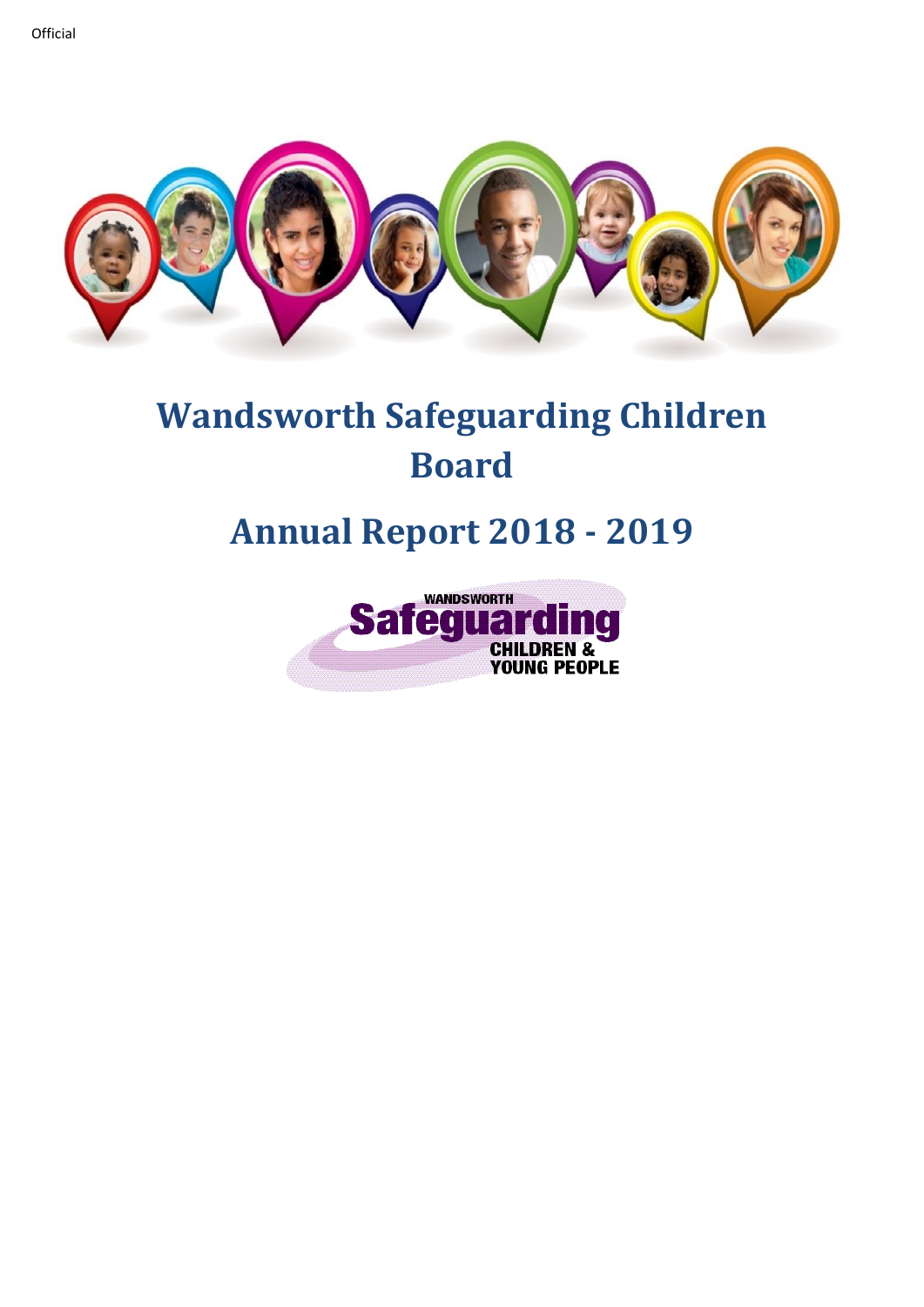## Foreword by the Independent Chair



As the Independent Chair of the Wandsworth Safeguarding Children Board (WSCB) I am pleased to present the annual report for the period April 2018 to March 2019. This will be my last annual report as I intend to step down from the role in June 2019.

Local Safeguarding Children Boards(LSCBs) were established with the purpose of ensuring that agencies keep local children and young people safe and that where they have intervened they have made a positive difference in children's lives. The WSCB has a really important role in coordinating and ensuring the effectiveness of what is done by each and every person involved

in protecting children and it carries statutory responsibilities for safeguarding children in Wandsworth. It is made up of senior managers within organisations in Wandsworth who hold responsibility for safeguarding children in their agencies, such as children's social care, police, health, schools and other services including voluntary bodies. The WSCB monitors how they all work together to provide services for children and ensure children are protected.

The last year has seen the development of the new Multi-agency Safeguarding Arrangements which will replace LSCBs. The Partnership Plan for Wandsworth will be published by the end of June 2019 and the new arrangements will be in place by September 2019. There has been careful planning and consultation over the last year to develop this plan. Where possible the plan focusses on reducing duplication, joining up with other partnership groups and across boundaries as much as possible, with a real focus on making a difference to front line practice to safeguard children and builds on what we know works well. The challenge over the next year will be to ensure that replacing the WSCB with the new arrangements is done carefully and the transition is carefully monitored and reviewed. It is recognised that the next year will be challenging for all agencies, with considerable change within their own organisations and we will need to ensure the focus and delivery of services to vulnerable children, young people and families is not adversely affected.

Finally, I would like to thank the Board staff, for their continued support in the smooth functioning and promotion of the WSCB. I would also like to thank members of the Board, from across the partnership of our voluntary, community and statutory services and all the frontline practitioners and managers for their commitment, hard work and effort in keeping children and young people safer in Wandsworth.

Nicky Pace, WSCB Independent Chair

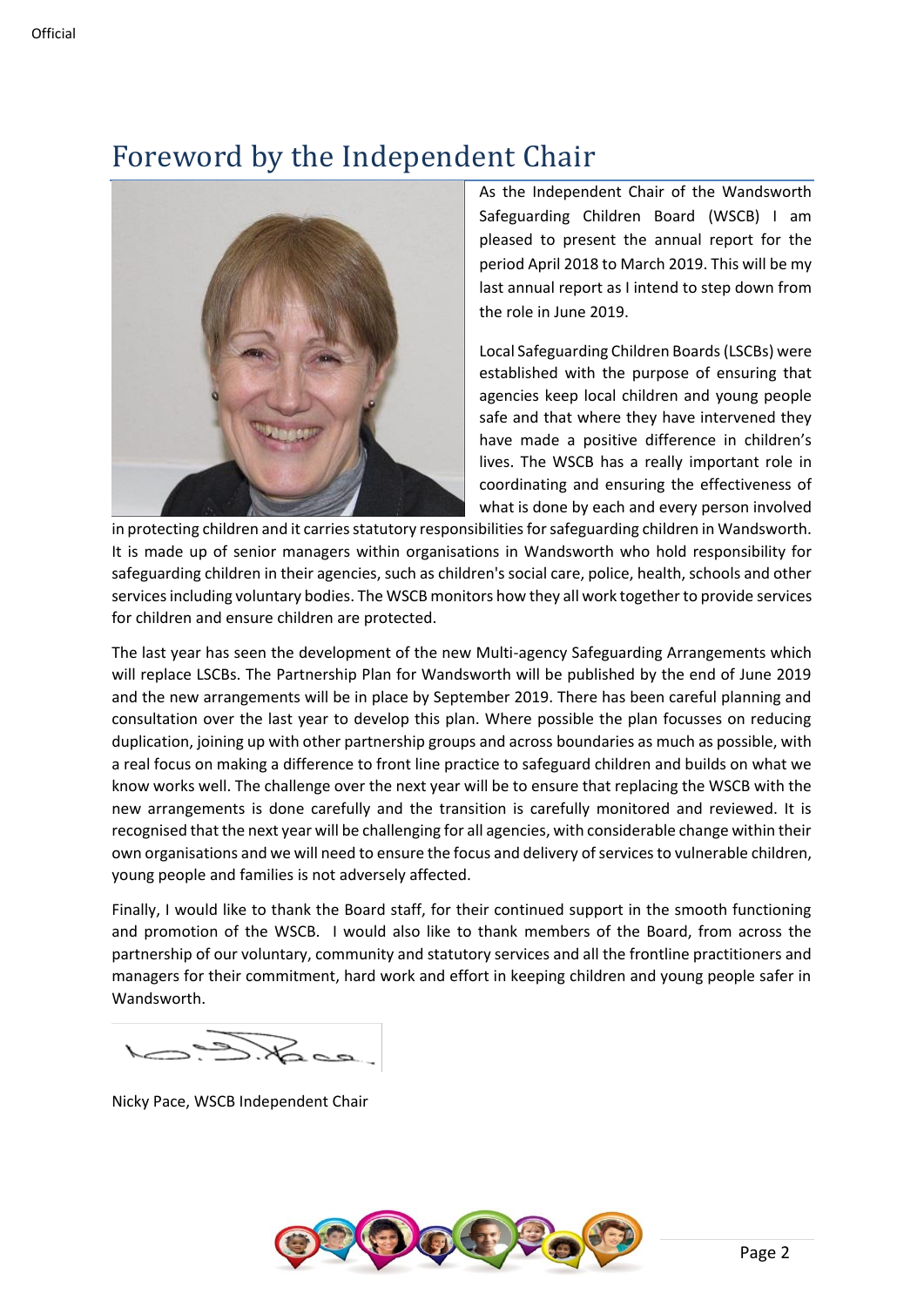| 1.                                                                                                                                                    | How effective is the WSCB in improving the safety of children in Wandsworth?4 |  |  |  |
|-------------------------------------------------------------------------------------------------------------------------------------------------------|-------------------------------------------------------------------------------|--|--|--|
| 2.                                                                                                                                                    |                                                                               |  |  |  |
|                                                                                                                                                       |                                                                               |  |  |  |
|                                                                                                                                                       |                                                                               |  |  |  |
|                                                                                                                                                       |                                                                               |  |  |  |
|                                                                                                                                                       |                                                                               |  |  |  |
|                                                                                                                                                       |                                                                               |  |  |  |
| 3.                                                                                                                                                    |                                                                               |  |  |  |
| 4.                                                                                                                                                    |                                                                               |  |  |  |
|                                                                                                                                                       |                                                                               |  |  |  |
| <b>APPENDICES (Published separately)</b>                                                                                                              |                                                                               |  |  |  |
| Appendix 1 - Merton and Wandsworth CCG Child Safeguarding Summary 2018-2019<br>Appendix 2 - WSCB Income 2018-2019 and Projected Expenditure 2019-2020 |                                                                               |  |  |  |

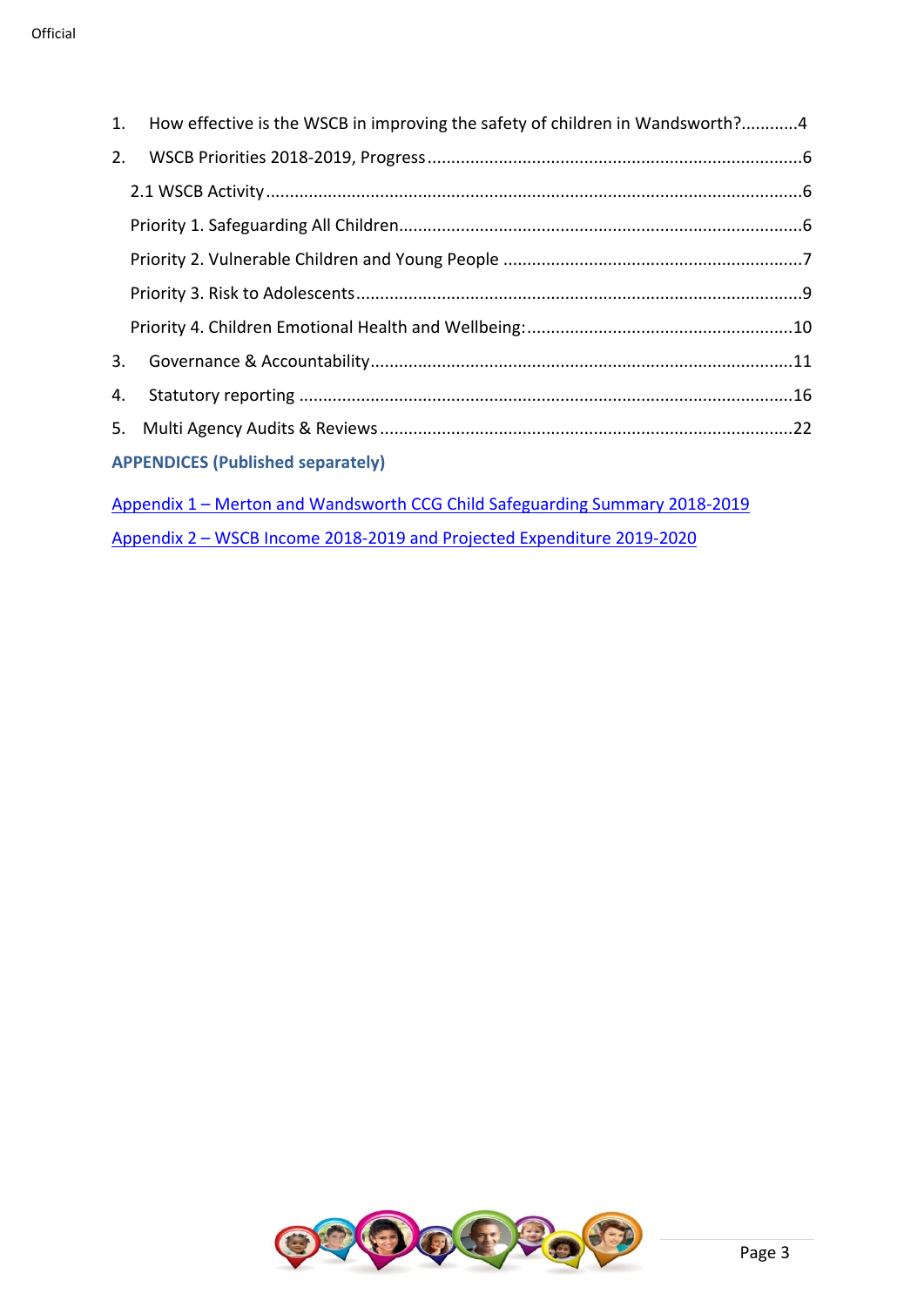## **1. How effective is the WSCB in improving the safety of children in Wandsworth?**

This annual report highlights progress and improvements across the partnership over the past year. It evidences both joint working and single agency focus on safeguarding and promoting the welfare of our children and young people in Wandsworth. The report comments on the key areas of statutory responsibility of the Board, such as the work of the Child Death Overview Panel (CDOP), multi-agency training, Private Fostering and allegations against professionals and the work of the LADO (Local Authority Designated Officer).

The Board has regularly reviewed the performance of professionals working with children through its programme of multi-agency audits and by examining the results of single agency audit work. In addition to its audit work, the Board identifies ways to improve through its reviews of individual cases, including Serious Case Reviews (SCRs) and learning reviews. The Board published two serious case reviewsin the report period and initiated a number of other serious case reviews and a learning review. The Board has already disseminated the identified learning to partners and Learning from Experience events were held on 4<sup>th</sup> December 2018 and 25<sup>th</sup> March 2019 to support this. Training courses have been delivered covering the subject of 'Vulnerable Babies, Vulnerable Parents' and five briefing events were held during September and October 2017 covering the learning from another of the published serious case reviews. These were well received by those professionals who attended.

The Board has continued to review its Section 11 audit process in the last year. Section 11 of the Children Act 2004 places a duty on a range of organisations and individuals to ensure their functions and any services that they contract out to others are discharged having regard to the need to safeguard and promote the welfare of children. The section 11 self-assessment questionnaires designed by WSCB are the key tools being used by the Board to assess and monitor whether staff in all agencies are able to properly identify and safeguard children. It gives the Board the opportunity to assess the understanding of safeguarding amongst front line staff across the partnership.

The Board has worked on developing and confirming its dataset over the last year to ensure we have the right information and data to measure activity and to identify where possible areas of concern about performance or practice in individual agencies. The data has enabled the Board to focus on areas of multi-agency practice and the impact on safeguarding children. The WSCB dataset has been under revision, with the aim of streamlining the number of indicators and enabling more emphasis on commentary, analysis and narrative.

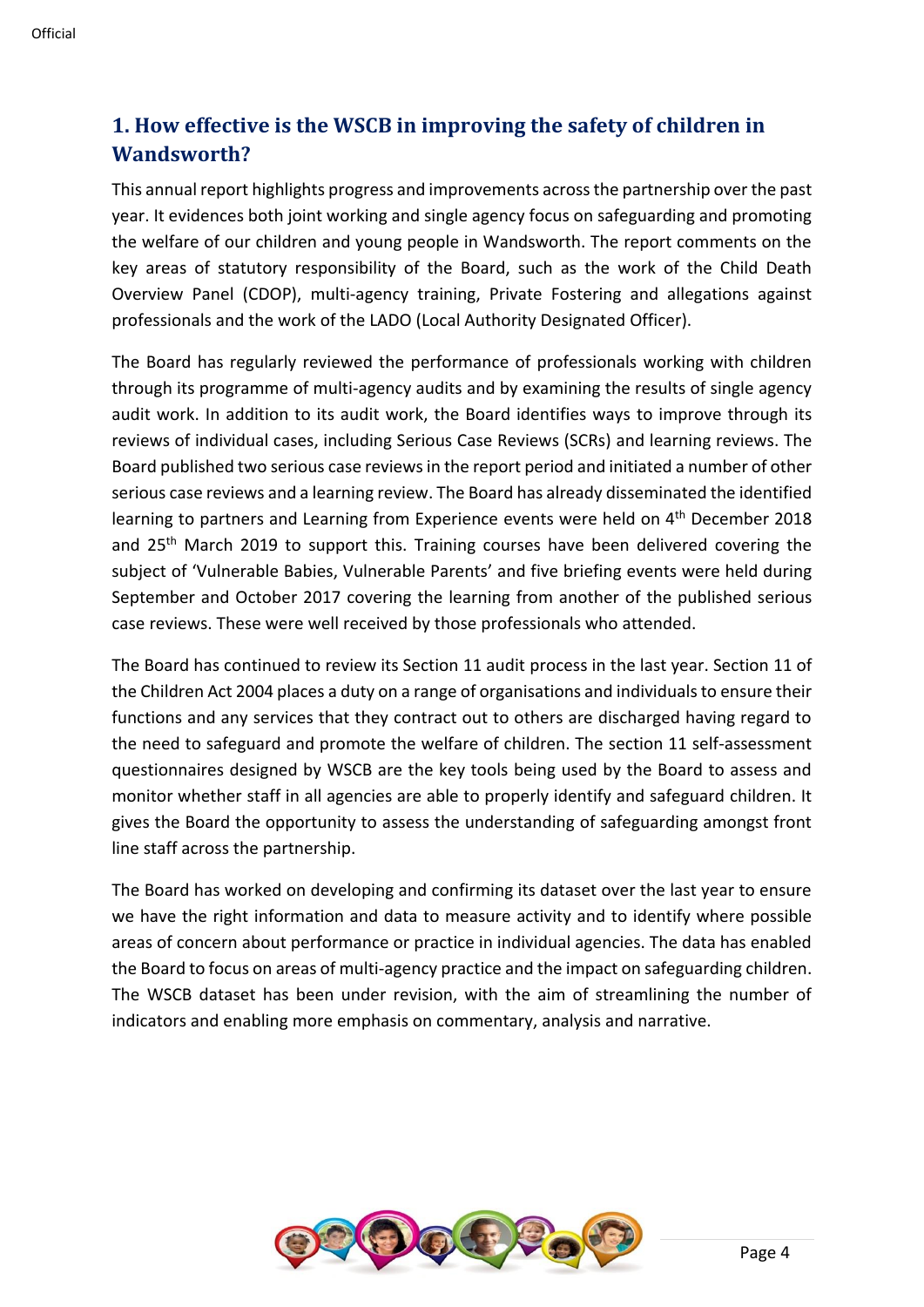**WSCB's key priority areas for 2018-19:**

**Safeguarding All Children** 

Ensuring that safeguarding children remains a priority during the transition into the new working arrangements for all partner agencies.

**1. Safeguarding All Children** 

**2. Vulnerable Children and Young People**

**3. Risk to Adolescents**

**4. Children Emotional Health and Wellbeing** 

## **Vulnerable Children and Young People**

Address the challenges and risks faced by vulnerable children and young people, in particular:

Going missing from care, education and home

Child Sexual **Exploitation** 

Radicalisation

Self-harming behaviour

Young carers/ Children who care

Involvement in gangs and county lines

Children with disabilities and special educational needs

Female genital mutilation

Honour Based Violence

Forced Marriage

## **Risk to Adolescents**

Tackling the risks to adolescents, particularly those associated with exploitation (including harmful sexual behaviour and online abuse) violence and neglect.

## **Children Emotional Health and Wellbeing**

To ensure that Young People's Mental Health is prioritised

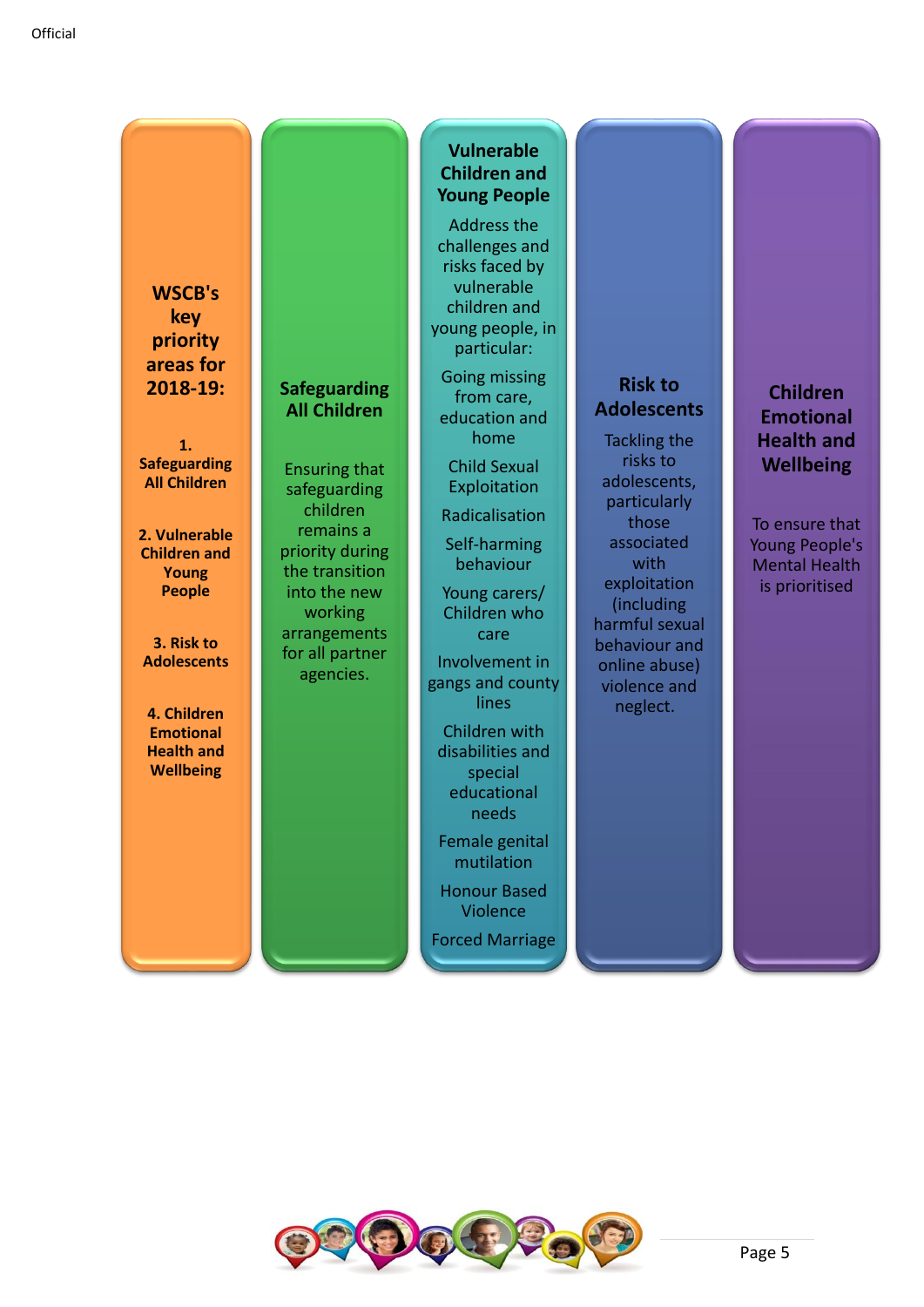## **2.1 WSCB Activity**

WSCB has undertaken development work and encouraged and monitored partners under the range of agreed priorities listed above, led by the Monitoring Sub-Committee and the Independent Chair.

Priority [1]. **Safeguarding All Children**: Ensuring that safeguarding children remains a priority during the transition into the new working arrangements for all partner agencies.

#### **Early Help Assessments:**

There were 1479 Early Help Assessments (EHAs) and Team Around the Child (TAC) reviews completed this year. These were completed under the new Thrive system which was introduced to ensure that support is given where there is concern about a child or young person that does not meet the threshold for social work intervention. Using the early help framework, we are empowering those families, who must overcome challenges like poverty, mental health and deprivation to become more resilient, addressing issues when they present at our Children's Services Front Door. This will contribute to keeping children safe from harm and abuse whilst families are enabled to reach their full potential. An EHA is normally completed within a family if a service has identified concerns and that would require more than one agency to help improve outcomes.

#### **Challenges and Priorities for 2019 - 2020**

There will be major changes to the structure and delivery model of service within the Early Help Division in the year ahead. This new offer will include three multi agency teams working with 0- 19 years (0-25 years with SEND), these being the Early Childhood and Learning, Young People and Families, and Inclusion. We will deliver evidence based programmes that help children and families to have better, healthier relationships, to manage their behaviours and feelings in a more positive way, build resilience and encourage safe and sensible life choices.

### **Privately fostered children:**

Raising awareness of Private Fostering has improved in 2018 - 19, the service has been relocated and a specialist social worker has been appointed who is actively promoting the profile by delivering internal training to professionals and attendance at a community engagement event to promote this area. Raising awareness of Private Fostering remains a priority for Wandsworth Safeguarding Children Partnership and it is seen as a challenge for the partner agencies as the number of arrangements identified is still considered to be low, remain static and very likely under reported. This subject will be discussed in more detail under the statutory reporting below.

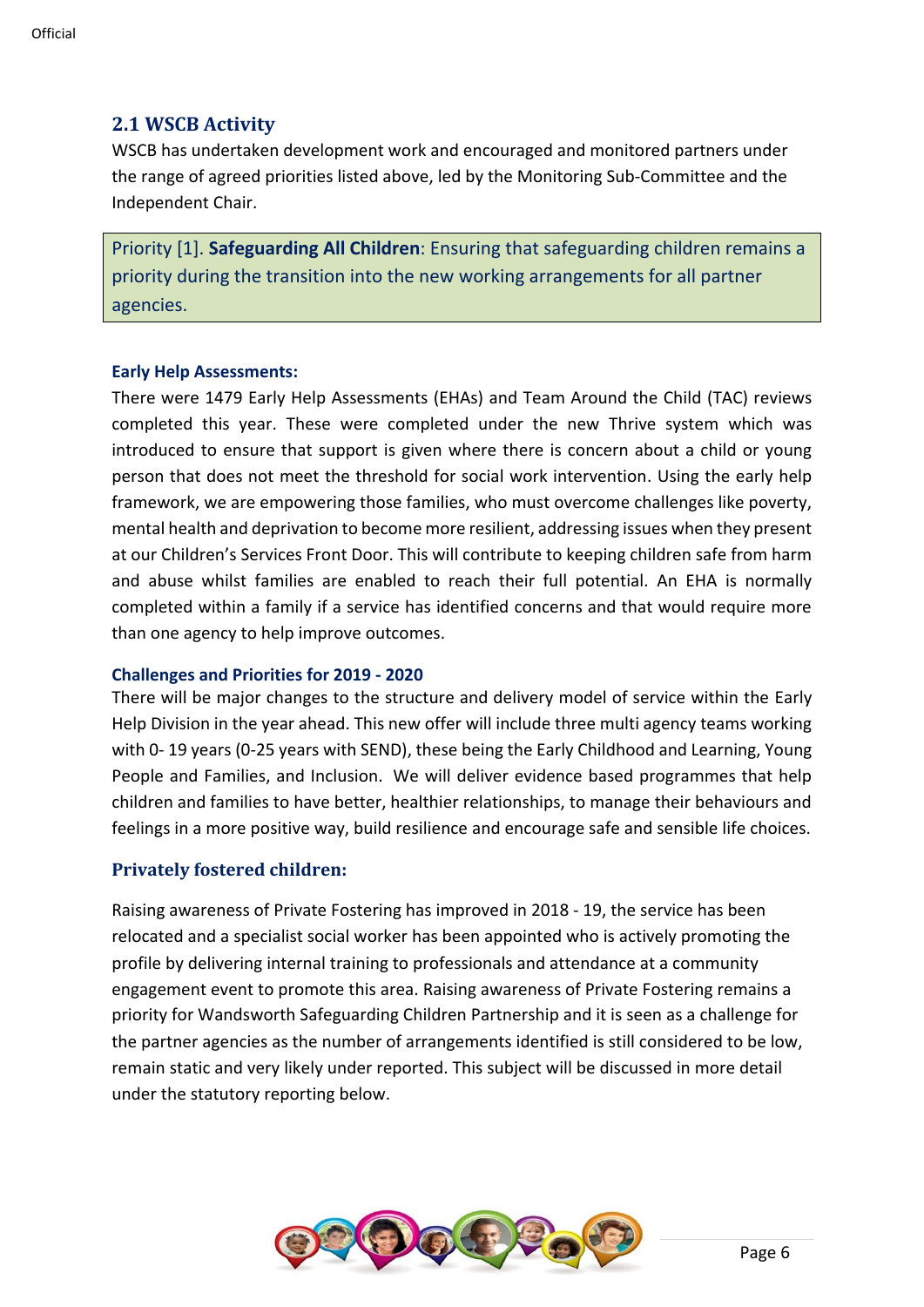## **Young people in custody:**

Wandsworth Safeguarding Children Board considers this area as a priority and monitors the number and outcome of these incidents within the WSCB Monitoring Sub-Committee. Work is being undertaken to deal with the concerns raised about the number of young people under 18 years old being held in police cells overnight. It is recognised that instances of keeping children and young people in custody overnight should be kept to an absolute minimum, in view of the potential impact on that child/young person. As per the data available, at any one time there can be five young people in cells around London. The Metropolitan Police Service has demonstrated a clear commitment to keeping the numbers down and ensuring that there is good communication with other support teams, notably Emergency Duty Teams within Children Services to provide alternative Local Authority accommodation. A concordat on the issues is now operational but is facing challenges; it remains unsigned in London between police and children's services. Some amendments are being considered and it is likely to be re-issued in 2019 – 2020.

## **Children Looked After:**

The WSCB recognises that the safeguarding of children who are looked after remains a priority. It is recognised that children placed out of borough are more vulnerable. Placing children in care out of borough can be challenging in terms of safeguarding and promoting their welfare. There are arrangements in place for responding to children who go missing from care. There is more work needed to scrutinise actions taken to find missing children, undertake return home interviews consistently and learn from what they say and what is known about the 'push and pull' factors that lead them to go missing, and to prevent repeat missing episodes. There is a continuing focus on increasing the number and proportion of children in Wandsworth fostering placements, so that looked after children are placed closer to their schools, family, friends and communities.

Priority [2]. **Vulnerable Children and Young People**: Address the challenges and risks faced by vulnerable children and young people, in particular; children going missing from care, children educated at home, child sexual exploitation, radicalisation, selfharming behaviour, young carers, children who care, involvement in gangs and county lines, children with disabilities, special educational needs, female genital mutilation, honour based violence and forced marriage.

## **Going missing from care, education and home:**

Children who go missing from home, care and those missing from education continue to be a key priority for the WSCB. We recognise the increased vulnerability that children face when they go missing to issues such as child sexual exploitation, involvement in gangs and the

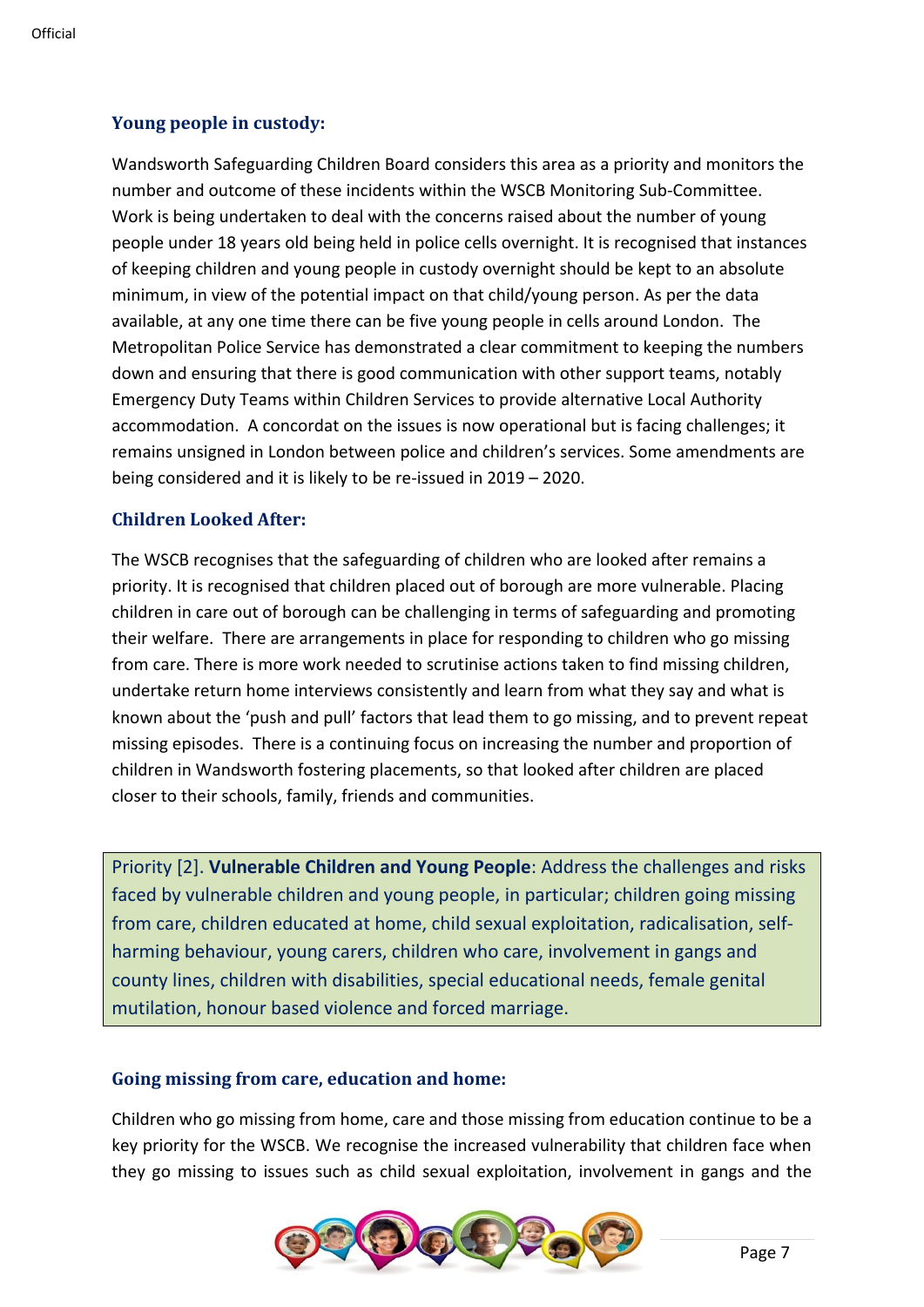possible risk of radicalisation. As a result, mapping takes place at Wandsworth Vulnerable Adolescent Panel meetings (which replaced SEMAP) and consideration is also given to whether the young person has been reported missing in the past, whether they are known to go missing frequently, etc. The Missing sub-group is supported by the WSCB.

## **Children with disabilities and special educational needs**

The Children with Special Needs and Disability multi-agency safeguarding group is focusing on specific aspects of its work programme at each meeting. The group is working to understand the outcome of the disability question which was included in the Section 11 Audits for 2019 and any key actions particularly in relation to raising awareness that might arise as a result. It reports to the Health and Wellbeing Board's Child Health Overview and Clinical Reference Group (CHOCRG) which has been re-established to progress the needs of this vulnerable group of children.

## **Female Genital Mutilation (FGM):**

An FGM Task and Finish Group was established and was still in operation in April 2018. The group looked at how to improve the services provided to children who are at risk of FGM, and reviewed the action plan which has been implemented and worked towards over last three years to ensure that children at risk of FGM receive the safeguarding service and protection they need. The outcome of the working group resulted in a St George's Hospital Trust plan to carry out a re-audit of FGM, which is being progressed in May 2019. The repeat audit aims to provide assurance that the lessons learnt from the audit carried out by the Trust in 2016 have been addressed.

The local prevention strategy and guidelines and the [FGM Mandatory Reporting &](https://search3.openobjects.com/mediamanager/wandsworth/fsd/docs/fgm_pathways_1.pdf)  [Safeguarding pathway](https://search3.openobjects.com/mediamanager/wandsworth/fsd/docs/fgm_pathways_1.pdf) are well used.

### **Radicalisation/ Prevent:**

Wandsworth has had an active Prevent (the government anti extremism strategy) programme for the last few years. There is a delivery plan which aims to identify, prioritise and facilitate the delivery of projects, activities and interventions to reduce the risk of people being drawn into terrorism. It is divided into three areas of focus:

- 1. Work streams institutions working with sectors and institutions where there is a risk to radicalisation.
- 2. Individuals preventing people being drawn into terrorism and ensure that they are given appropriate advice and support.
- 3. Ideologies responding to the ideological challenge of terrorism and threat we face from those that promote it.

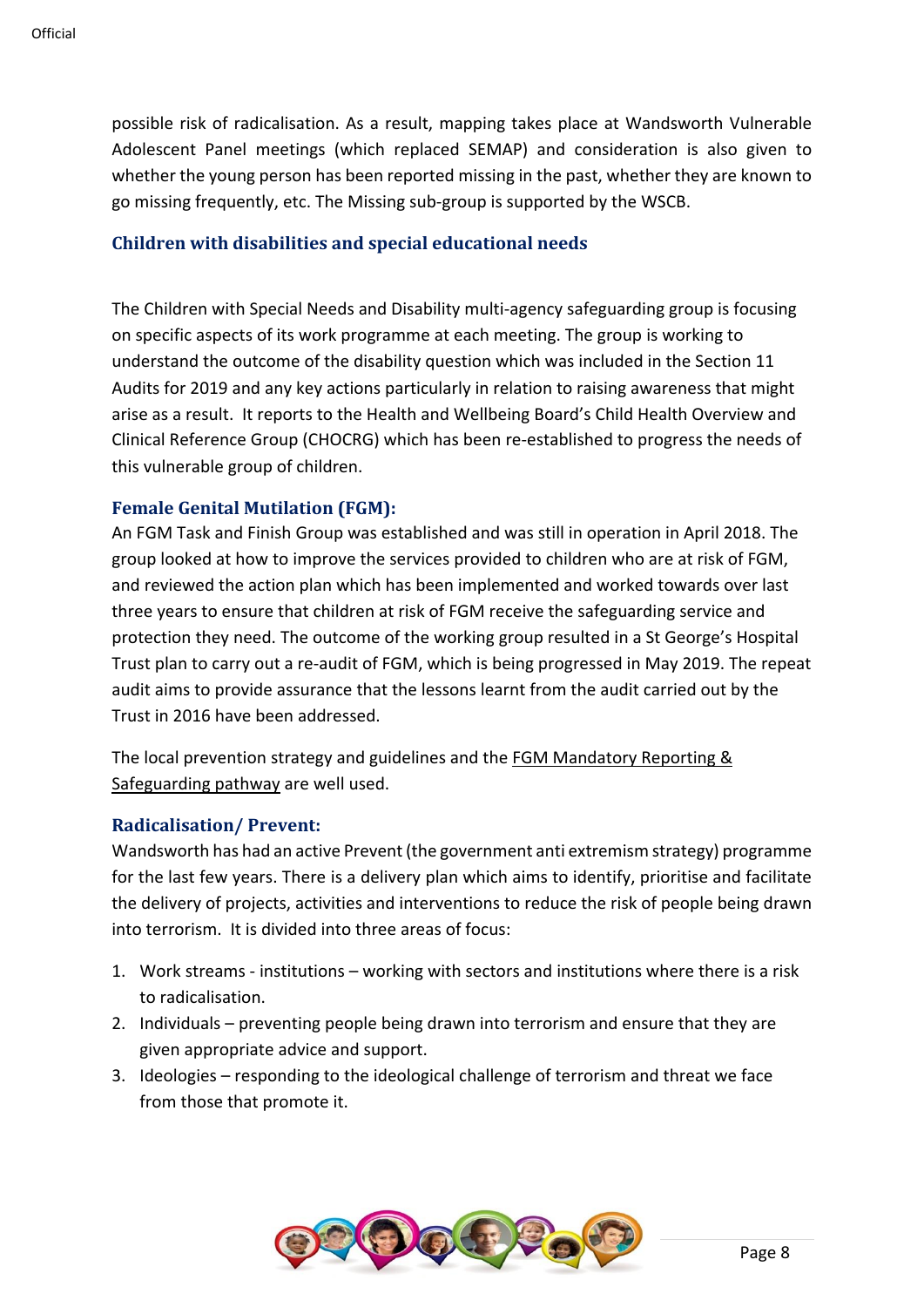Priority [3]. **Risk to Adolescents:** Tackling the risks to adolescents, particularly those associated with exploitation (including harmful sexual behaviour and online abuse) violence and neglect.

## **Child Sexual Exploitation:**

The learning from national serious case reviews concerned with Child Sexual Exploitation (CSE) has informed the development of multi-agency arrangements to tackle CSE in Wandsworth. The use of the Chelsea's Choice play in schools continued in 2018-2019, and funding by the WSCB supported this process to raise awareness with young people at risk of exploitation. The play will be commissioned for further productions in the reporting period. Links with young people going missing are clearly known and recognised across the partnership and there is good information sharing. There has been a considerable amount of work focusing on young people at risk of CSE and missing in the last year including addressing the offer and take up of return home interviews. This remains an area of focus for the WSCB.

## **Honour Based Violence/ Forced Marriage:**

These priorities are addressed through the WSCB Training programme and will be a key part of the Engagement Plan being developed for 2019 - 2020.

Community Safety have led on the development of a leaflet with Karma Nirvana – [www.karmanirvana.org.uk](http://www.karmanirvana.org.uk/) – a national charity supporting victims of honour-based abuse and forced marriage. This is available on the WSCB Resources webpage: <http://www.wscb.org.uk/wscb/info/5/resources>

It is now stated policy that all cases of forced marriage and honour based violence that come to the attention of services, including the police, should be referred to the Multi-Agency Risk Assessment Conference (MARAC).

### **Domestic Abuse:**

Public Health coordinates its activities in support of the Wandsworth Violence Against Women & Girls (VAWG) Strategy & Action Plan 2015-18. It enables and supports other departments, internal & external, in service delivery and provides a number of bespoke services in respect of VAWG. This contributes to a greater understanding of issues related to VAWG and ensures that high-risk victims of VAWG are identified and are responded to by the appropriate use of an effective and robust multiagency framework.

During 2018 – 19 the Multi Agency Risk Assessment Conference (MARAC) met four weekly and considered a total of 370 referrals, of which 182 included children. There were 27 repeat referrals that included children. The risk of harm to these children and adults was minimised through a multi-agency response.

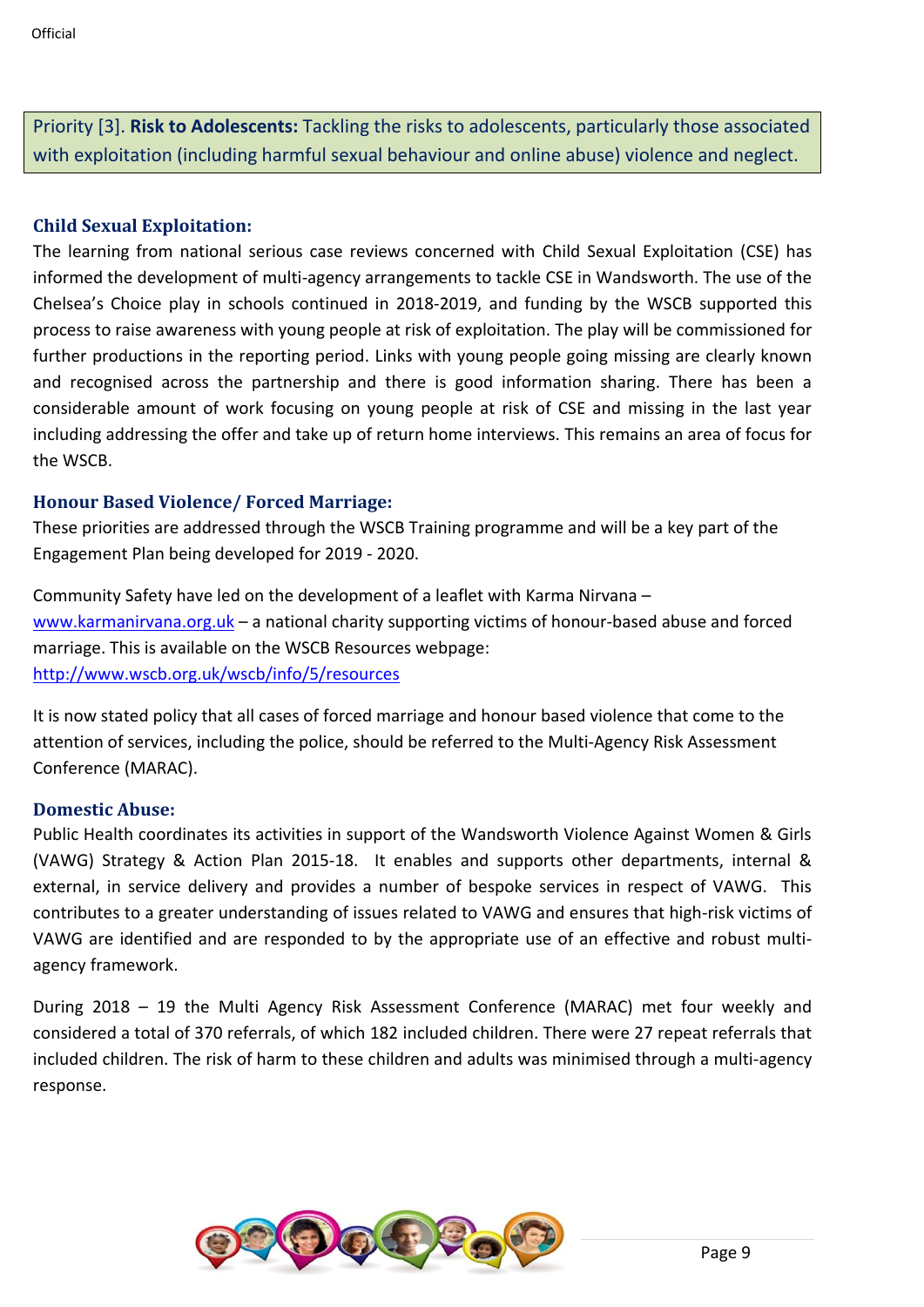## Priority [4]. **Children Emotional Health and Wellbeing:** to ensure that Young People's Mental Health is prioritised

## **Self-Harming Behaviour:**

There are ongoing concerns that have been raised both nationally and locally by schools, the local hospital and Child and Adolescent Mental Health Services (CAMHS) that there appeared to be a rise in children displaying and presenting for services in relation to self-harming behaviour. This matter was also recognised by the Health and Wellbeing Board (HWBB) which is leading on the CAMHS Transformation Plan. This Plan outlines the strategic priorities for Wandsworth to 2020. This has led to increased capacity and capability for the local CAMHS. The WSCB completed a multi-agency audit on self-harm, which was finalised and presented to the Wandsworth Safeguarding Children Board in 2017. This highlighted the need for agencies to work together in partnership and share information to understand the child's world, to support the young person at risk, and to take account of the role of social media and what impact it can have. The WSCB has also commissioned a Learning Review in relation to a young person who took their own life in February 2018.

#### **Involving young people:**

This is an area that has been identified as a priority for the WSCB and our future safeguarding partnership arrangements in 2019-2020 as it is recognised that for capacity reasons the Board has had a limited engagement with young people directly, though reports have been received on elements of participation by local authority services including the Report on Youth Council and *CLICK*. Young people participated indirectly through engagement in the 2018 Annual Conference and have been encouraged to be involved at the professionals and community engagement events. A key priority for the next version of the Business Plan is an Engagement Plan which will address the need to hear the voice of the child much more clearly. Proposals to link this with the data and intelligence gathering of the Board will also look to monitor participation, including through audit, continuing the work that the Child Protection Conferences audit begun in 2018. Agency reports for 2018-2019 and going forward specifically require key agencies to evidence how they are enabling participation and hearing the views of young people and families, ensuring that these are then being used to inform service improvement.

#### **Project Tearose**

The police, in conjunction with the local authority launched 'Project Tearose' during 2015-16, and this has continued very successfully to date. If police respond to a domestic incident and there are children present in the household, a summary of the information (on a need to know basis) is shared with the Designated Safeguarding Lead in the child's school the following day. Information is shared confidentially through secure email, by trained police officers. This is to make sure that a support network is put in place and the child's teachers are aware. The school will work with the parents, police and children's social care to help the child. All Wandsworth schools (including the independent schools) are involved in the project and the plan is to expand it further to become London wide (Project Encompass). The feedback from schools has been extremely positive, as having knowledge of these incidents has enabled them to better support the young person in school, and to have a better

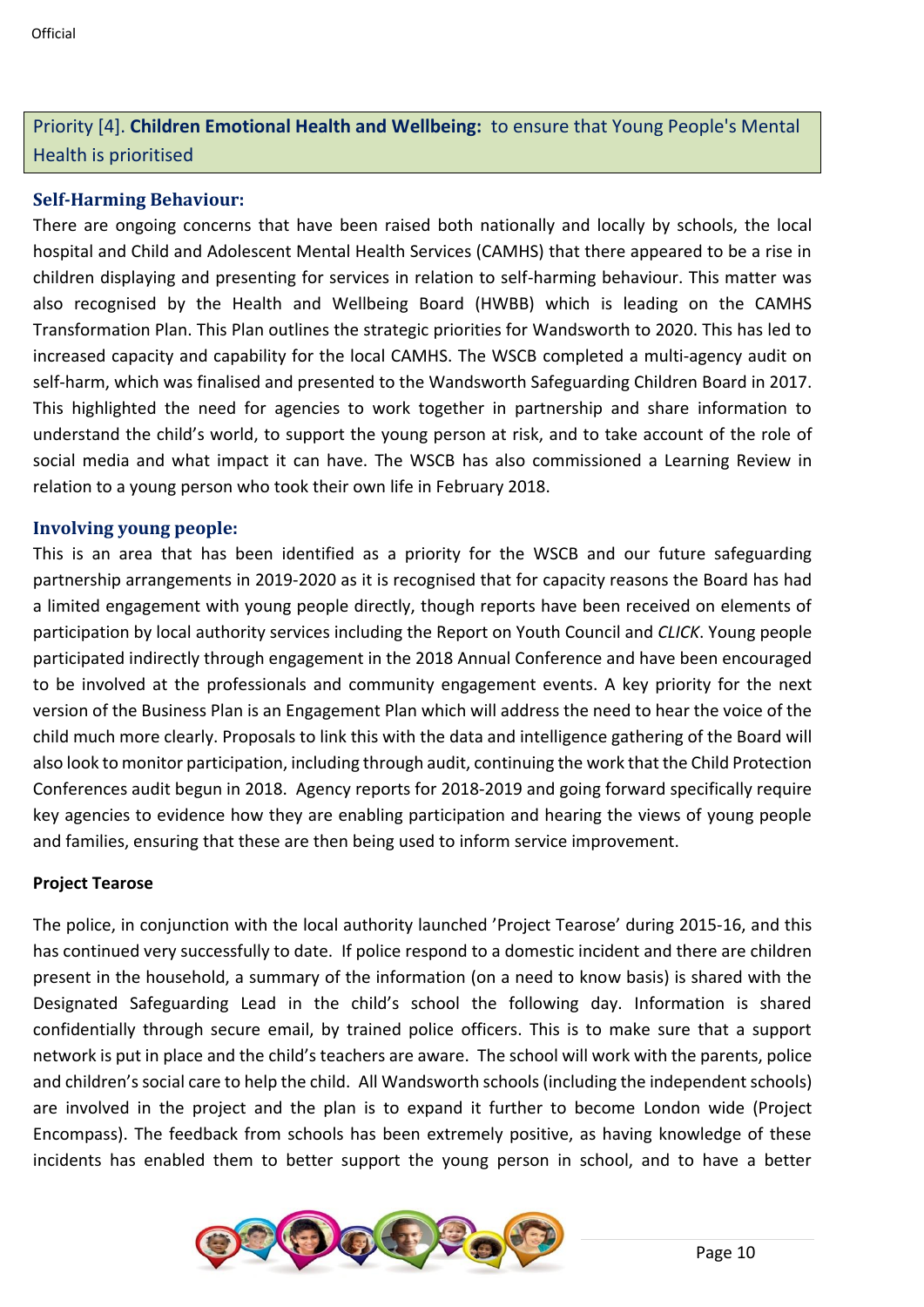understanding of why he or she might be behaving in a more distracted, upset or withdrawn manner or (for example) may not have completed homework or arrived in correct uniform. It has been a very successful initiative.

|  | Data re Tearose notifications to Wandsworth schools: |  |  |
|--|------------------------------------------------------|--|--|
|--|------------------------------------------------------|--|--|

| <b>School Year</b>                              | <b>Total Number of Tearose Notifications</b> |
|-------------------------------------------------|----------------------------------------------|
| $2016 - 2017$                                   | 1328                                         |
| 2017 - 2018                                     | 1150                                         |
| $2018 - 2019$ (up to $23^{\text{rd}}$ May 2019) | 1149                                         |

## **3. Governance & Accountability**

The WSCB has a two-tier structure: An Executive Board and five sub-committees. The Executive is the strategic and decision making body and is made up of director level or equivalent representation from the statutory partners and other key partner agencies. The Executive meets at least six times a year. We also have a Faith, Community and Voluntary Sector representative on the Board. The Executive annually reviews the safeguarding priority areas, taking into account any key safeguarding issues brought to its attention by frontline workers; the outcome of the monitoring, analysis and recommendations undertaken by the WSCB sub-committees; key issues identified through audit and review processes; the analysis of local data provided to the WSCB through its dataset; and reflecting on regional and national issues. All the sub-committees report to the Executive Board. Each sub-committee has a clear role as set out in its won terms of reference.

### **The WSCB will:**

- Take responsibility for monitoring action to improve safeguarding including action plans arising from Serious Case Reviews.
- Hold the other boards to account on matters of safeguarding in all their activities, providing appropriate challenge on performance and delivery.
- Undertake audits and feedback results to the other boards, advising on ways to improve and highlight areas for development.
- Feedback learning from serious case reviews and ensure that the learning is embedded in practice.
- Highlight gaps in service for the other boards to consider as part of their commissioning processes.

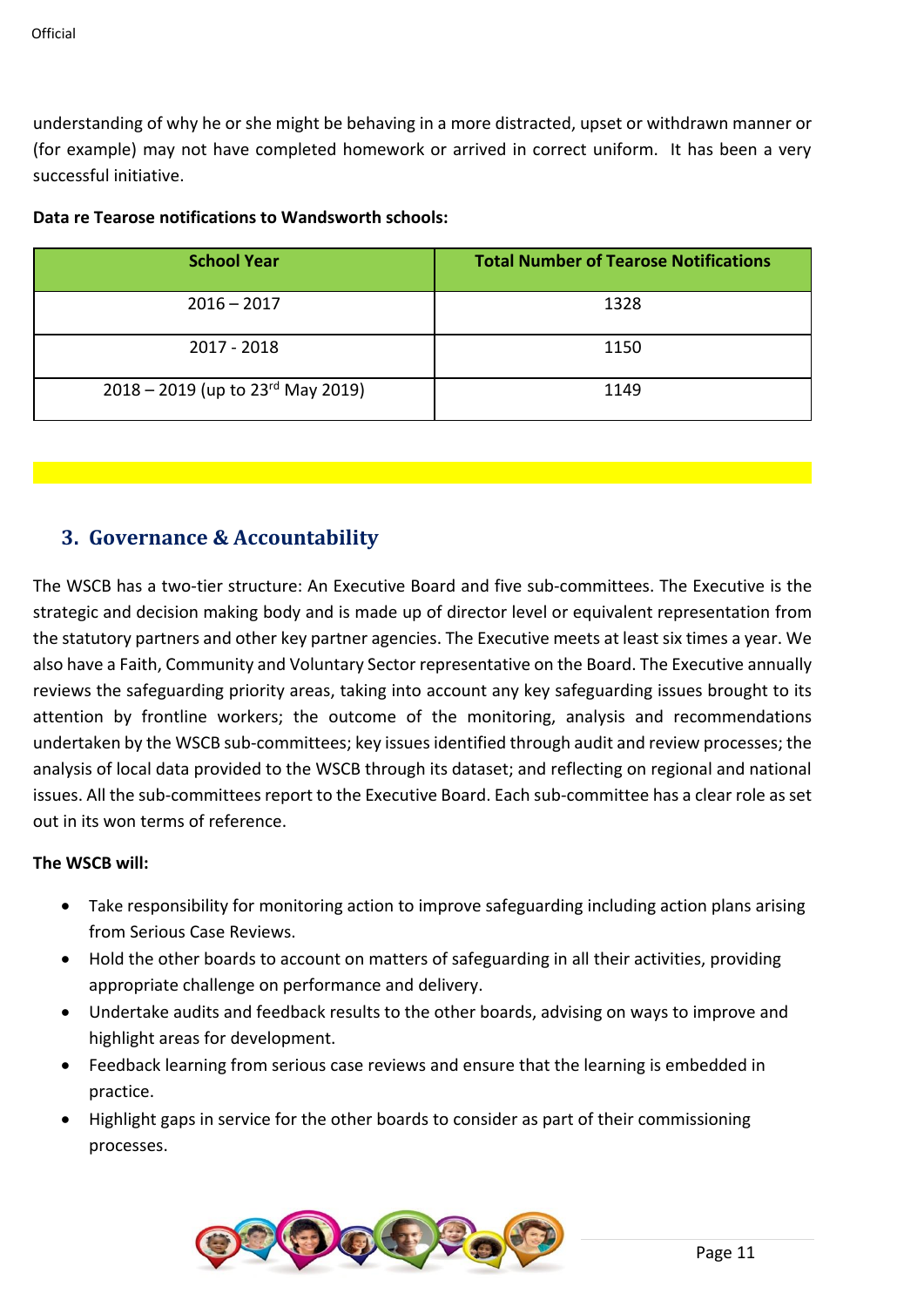## **3.1 Monitoring Sub-Committee:**

The **Monitoring sub-committee** undertakes the quality assurance and scrutiny role on behalf of the WSCB. It meets six times a year. During the last year it called in over 30 reports for scrutiny and to seek assurance that service delivery is contributing to better outcomes for children and young people in Wandsworth. Reports are sent on to the Executive Board where appropriate. The areas reviewed by the Monitoring sub-committee include:

- Anti-bullying Strategy
- Online Safety
- Gangs Multi Agency Panel
- Female Genital Mutilation
- Violence Against Women and Girls
- Prevent/ Radicalisation and Extremism
- Children with a Disability and Special Educational Needs
- Children's Services Performance Data
- LADO annual report
- Private Fostering annual report
- Section 11 report
- Annual Multi Agency Training delivery report
- CAMHS and Serious Incidents Reviews
- Gangs Multi Agency Panel
- Young Carers
- MAPPA annual report
- MARAC annual report
- Early Help
- The WSCB annual report
- Sexual Exploitation Multi Agency Panel
- Missing Children
- Health Visiting and School Nursing Service
- Quarterly Children Protection reports
- Review of the Neglect Strategy
- Data reports
- Children Looked After
- WSCB Bereavement Guidance for **Schools**
- The Virtual School
- Social Work Heath Check
- Children & Young People's Participation

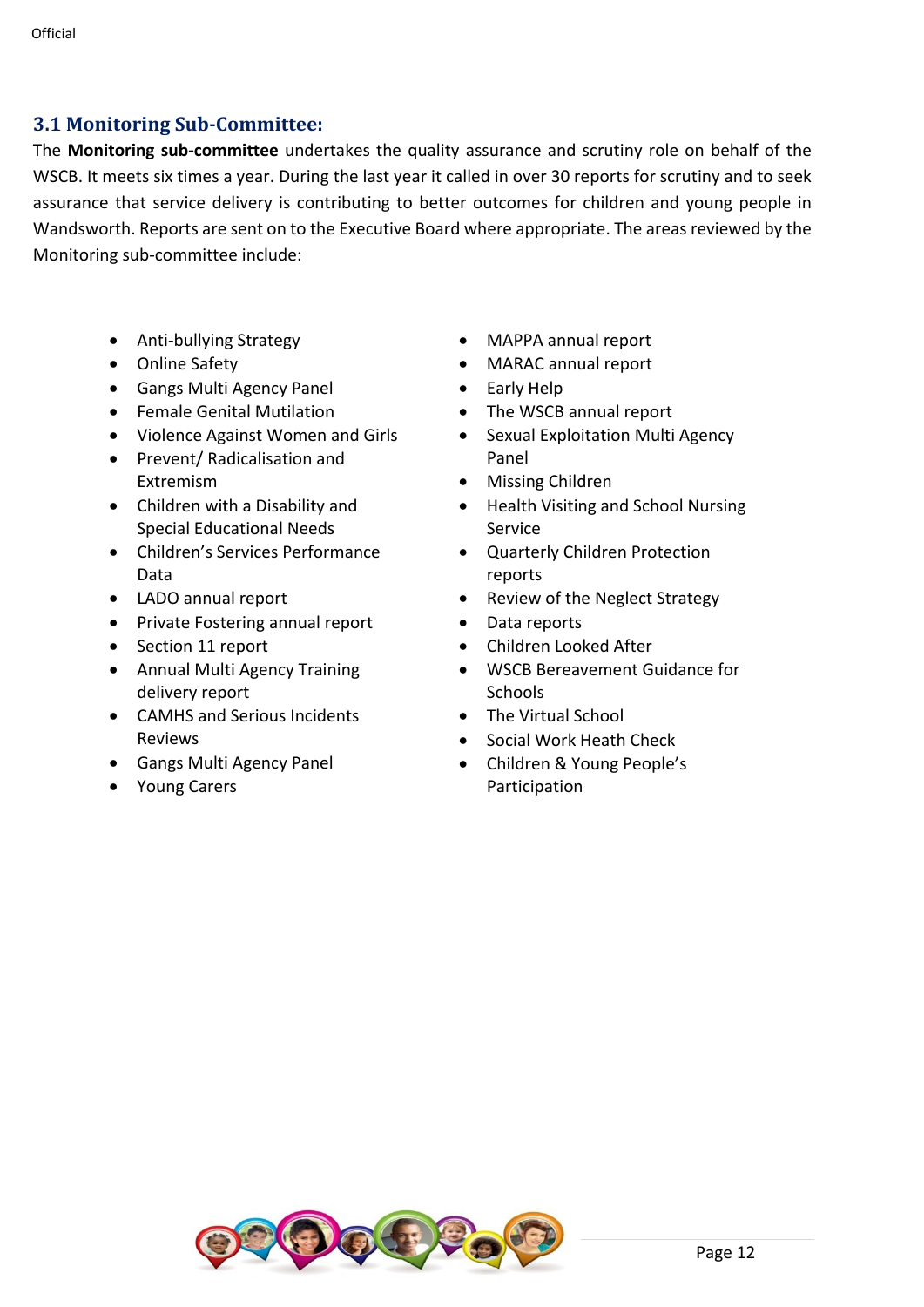**3.2 The Serious Cases Improvement and Learning Sub-Committee:**

**The Serious Cases Improvement and Learning Sub-Committee (SCIL)** leads on Multi-Agency audits, reviewing learning from single agency safeguarding audits and considers whether a case meets threshold for undertaking a serious case review (SCR) or Local Partnership review. It coordinates and initiates the SCR reviews as required. It also reviews learning from other serious case reviews. It will also arrange rapid reviews, extraordinary meetings to consider specific cases referred for consideration whether the threshold for initiating a serious case review is met, and areas of concern raised about specific agencies' practice. During 2018-19 SCIL considered seven separate incidents to establish whether the threshold for a Serious Case Review had been met. It also reviewed learning from SCRs published by other authorities both within London and nationally.

During 2018-2019, the work of the SCIL involved the following reviews:

- Baby Eliza SCR Review Wandsworth review
- Child J Learning Review Wandsworth review
- Child Y SCR Wandsworth and Southwark LSCB

## **Baby Eliza Serious Case Review:**

All Local Safeguarding Children Boards follow the statutory guidance in Working Together to Safeguard Children 2015 when considering the threshold for conducting a serious case review (SCR) until the Working Together 2018 is fully implemented. A serious case review should take place if child abuse or neglect is known or suspected in a case and a child has died or a child has been seriously harmed and there is cause for concern about how the authority or other organisations or professionals worked together to safeguard the child. The WSCB had undertaken a Serious Case Review on Baby Eliza\* in 2016-17, however due to ongoing police investigation, the report could not be published until  $15<sup>th</sup>$  March 2019. There were a number of lessons identified from this review which have been communicated to the workforce across the wider partnership.

## **Learning Lessons from Child Y Serious Case Review:**

This was a Southwark Safeguarding Children Board led SCR review, jointly with Wandsworth, with contribution from Camden Children Social Care. Both boards have recently published Child Y SCR review report on their websites. Although the child was living in Southwark, he is a child looked after by Wandsworth and the report included specific learning points for the council.

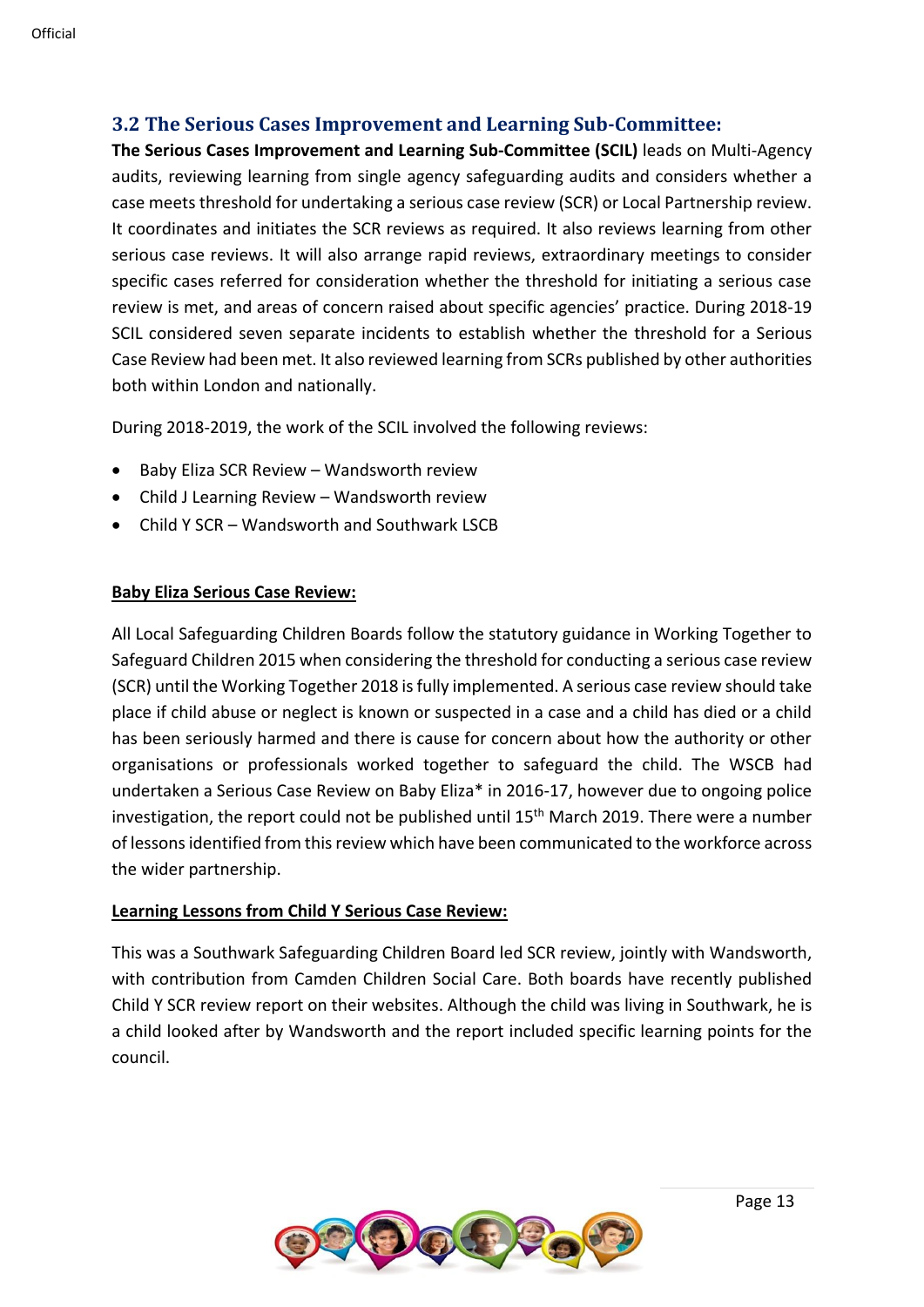## **3.3 Training and Workforce Sub-Committee:**

The key functions of the Training and Workforce Sub-Committee are;

•To oversee the delivery of the WSCB training offer ensuring the provision of high quality multi-agency training programmes, which support professionals and volunteers working in local statutory, private, voluntary and independent sectors to safeguard and promote the welfare of children and young people.

•To promote and support the attendance at WSCB training by community and voluntary groups.

•To support and promote involvement of service users and young people in the development, delivery and evaluation of the WSCB training offer.

The Sub-Committee is chaired by the Designated Nurse for Safeguarding Children, employed by the CCG. The WSCB training offer is well evaluated and the uptake of training has increased year on year.

## **Summary of the Sub-Committee activities during 2018 – 2019:**

- Learning from Experience Event 24 April 2018, 'The Safety of Children looked After'
- Learning from Experience Event 4 December 2018, 'Adolescent emotional wellbeing & suicide'
- Learning from Experience Event 25 March 2019 Safety of Children Looked After placed out of Borough
- Annual Conference Safeguarding Children from Exploitation 18 October 2018
- 10 e-learning courses continuously available
- 46 classroom based training and learning events delivered 130 times over 2018/19
- Oversight of the WSCB Multi Agency Training Annual Report 2017/18
- Evaluation of the WSCB training through feedback from practitioners attending courses and observation of training
- Implementation of an improvement plan to support trainers delivering WSCB Training

### **The impact of the work of the Sub–Committee 2018/19 has been:**

- The delivery of a high quality training offer as demonstrated by positive evaluations and successful implementation of an improvement plan to support trainers.
- Inclusive training offer accessed by community/ voluntary groups as demonstrated by 10% target being met in 2018/19.

• The inclusion in the development and delivery of training of the voice of the child as demonstrated in the inclusion in the programmes of young people and a care experienced adult.

### **Evaluation of the WSCB Training:**

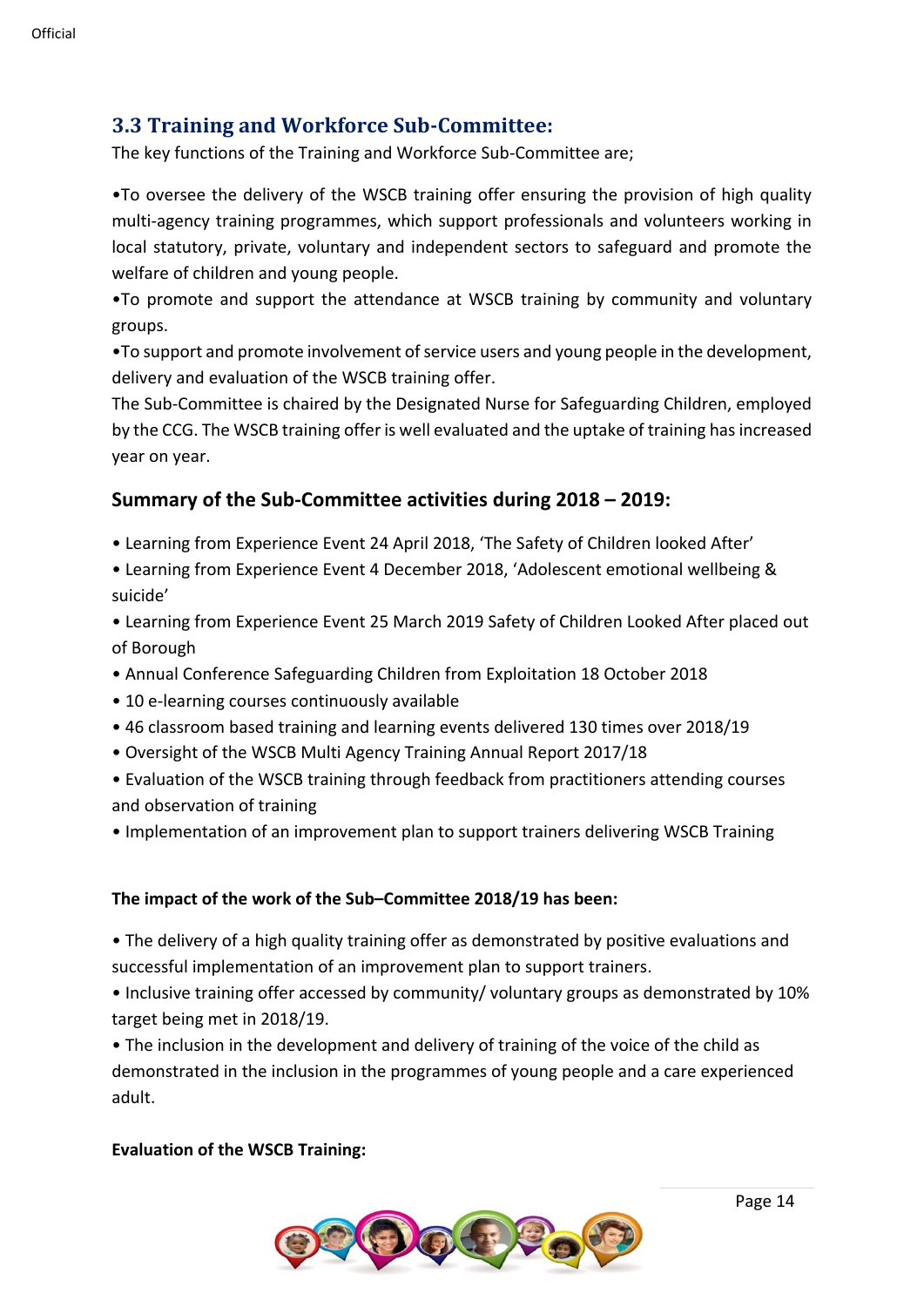- 97.4% of attendees report trainer skills as good / excellent
- 98.8% of attendees report the aims of the training were met and would recommend the training to a colleague.

### **The WSCB Annual Conference: Safeguarding Children from Exploitation 18 October 2018**

The theme of the annual conference was the criminal, sexual and political exploitation of young people. The conference was well attended (187). This event included a drama piece from the theatre group Alter Ego and music from some of our young people affected by exploitation and disability - The Band from Sainsbury's. Speakers included the Gangs Team, Community Safety Unit, Police and a presentation on the learning from a serious case review.

## **Learning from Experience Event: The Safety of Children looked After Placed Out Of Borough 25 March 2019**

The number of attendees at this event was 35. The breakdown of staff attending the event was as follows; Wandsworth Council 60% (21), Emergency services 3 % (1), Wandsworth Health Service 29% (10). Foster Carers 8% (3). This event explored the learning from a serious case review concerning a child placed out of Borough.

## **Challenges and priorities for this year (2019/2020)**

• WSCB training offer is subject to continuous improvement through a robust and effective evaluation process to ensure high quality courses responsive to the training needs of the workforce and community.

• Attendance at multi-agency safeguarding training - attendees are reflective of the multiagency workforce and community/ voluntary groups (target 10% uptake).

• WSCB training offer includes increased participation of young people/ service users in the delivery of courses

• Annual conference in 2019

The greatest challenges in 2019 will be in regard to finance and how to progress the development and delivery of this WSCB training offer in the context of financial restraint and reduced budgets.

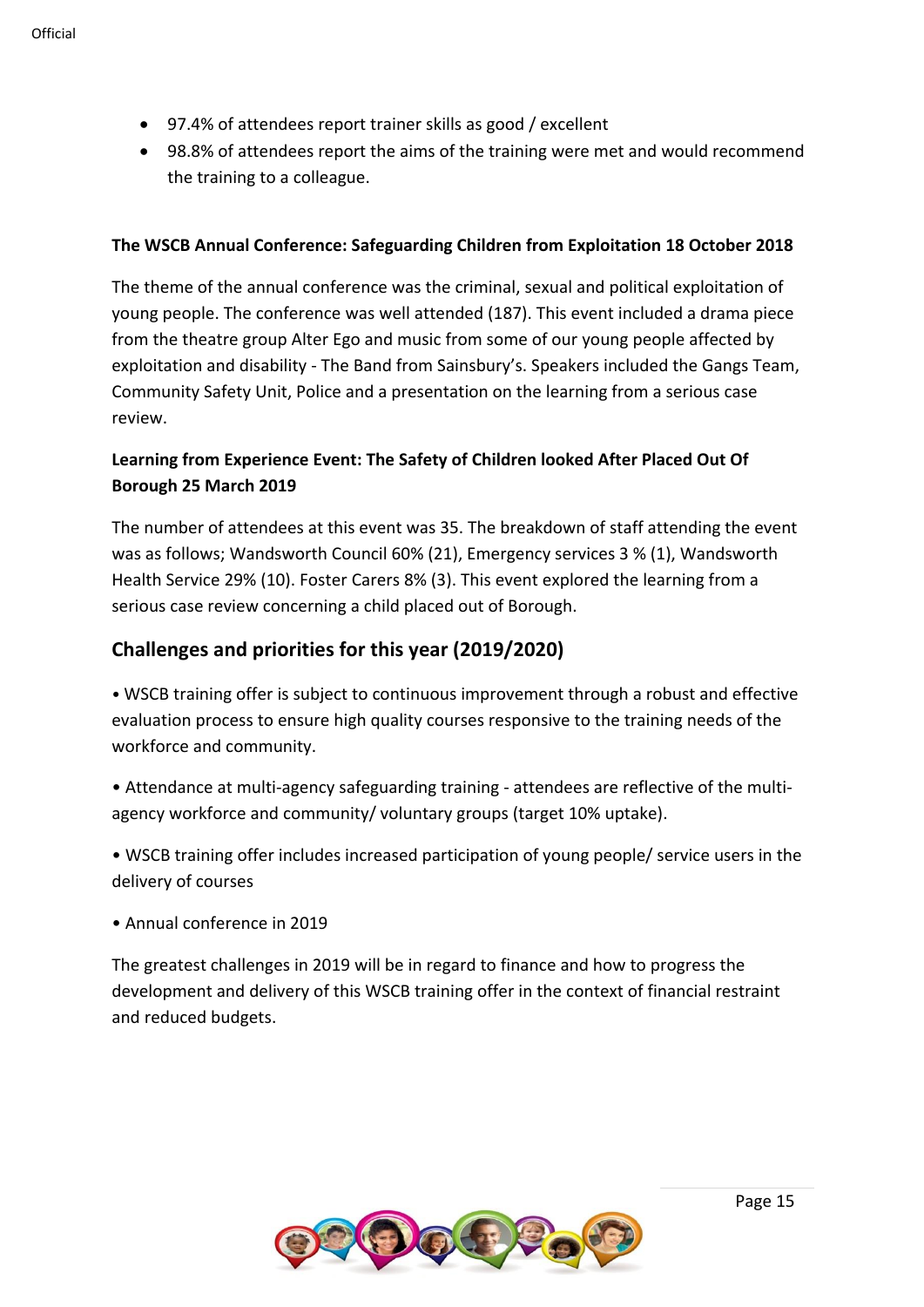## **4. Statutory Reporting:**

## **4.1 LADO (Local Authority Designated Officer) – allegations against staff:**

All agencies that provide services for children, provide staff or volunteers to work with children, or care for children are required to have a procedure in place for managing and reporting allegations, which is consistent with statutory guidance (Working Together to Safeguard Children 2015 (updated in 2018), London Child Protection Procedures and Keeping Children Safe in Education 2018). The guidance outlines the requirement of the **Local Authority Designated Officer (LADO)** to oversee the effectiveness, transparency and record retention of the process, not only in terms of protecting children, but also to ensure that staff or volunteers who are the subject of an allegation are treated fairly and that the response and subsequent actions are consistent, reasonable and proportionate.

#### **Referrals to the LADO Service**

The LADO Service has received and processed 483 contacts from 1 April 2018 until 31 March 2019. This is an increase of 58 contacts from the previous reporting year. A full analysis of the LADO Service data is underway and will be included in the annual LADO report.

The LADO Service has continued to support agencies to effectively manage those staff and volunteers against whom allegations have been made to ensure that the necessary safeguarding measures are put in place to keep the children they work with and their own children safe from harm.

The LADO Service has continued to deliver training to partner agencies, to develop their understanding of the role of the LADO and to empower them with the knowledge of what action to take should an allegation be made against a member of staff or volunteer, thereby safeguarding children within their organisations.

### **Challenges and priorities for this year (2019/2020)**

- There is still a knowledge gap within some Faith Groups about the role of the LADO. Further efforts therefore need to be made to raise awareness and improve practice in relation to allegations made against their staff and volunteers. This continues to be work in progress.
- Due to the significant changes in the Police Service, a number of teams do not understand the role of the LADO and when it is appropriate to share information so that we can work together to safeguard children who may be at risk of harm. In particular those cases where the concerns raised relate to the private life of the staff or volunteer, which have led to police involvement – for example: offences related to violence, drugs, gun crime, crimes of a sexual nature etc.

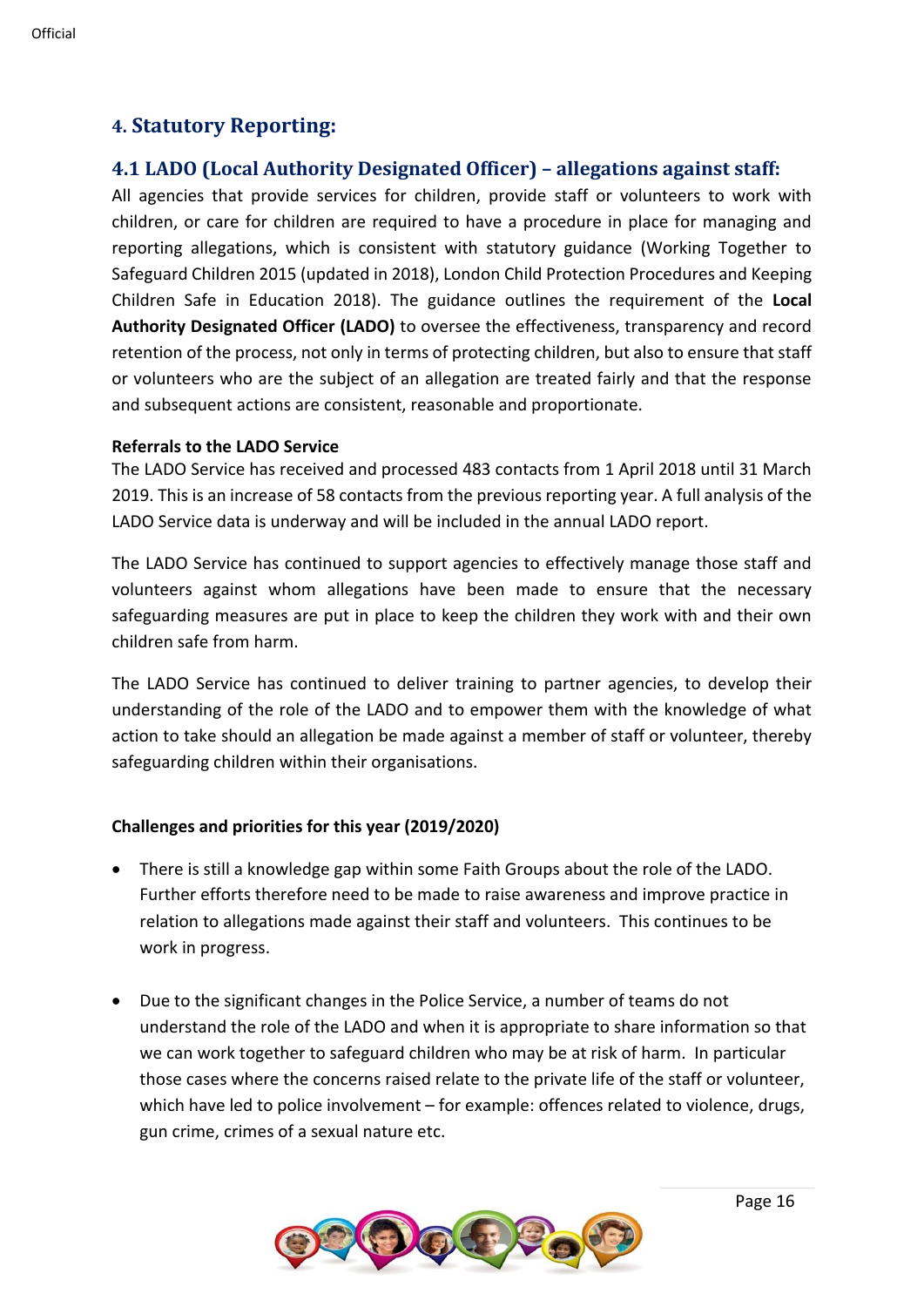• Many organisations are worried about sharing information and that they may be in breach of GDPR. Further training therefore needs to take place to remind them about their safeguarding responsibilities and when information has to be shared to safeguard a child.

#### **Improvements planned for the coming year:**

The LADO Service has delivered more training sessions to partner agencies as well as voluntary and community groups. This means that the LADO role is better understood, and more agencies make use of the LADO Consultation Service to seek support if they are unsure whether the LADO threshold is met. There is often an increase in consultations and referrals after a training event, which means that more children are being safeguarded. Every consultation with the LADO is followed up in writing to reflect the advice and guidance given. This means that the referrer has a clear record of their correspondence with the LADO and the actions they need to take. It also holds the LADO accountable for advice given.

A better understanding has been developed about the need to provide age appropriate feedback to children about what happens when they make an allegation, how it is investigated and followed up to keep them safe. This sends them a clear message that the matter is being taken seriously. As such a leaflet has been developed (it will be distributed to schools in September 2019) to provide guidance to professionals about how to support children through this process and how to inform them about the outcome, which is especially difficult if the allegation has not been substantiated.

A leaflet for parents to support their children through the process is also planned.

## **4.2 Private Fostering:**

The number of children known to be living in private fostering arrangements in Wandsworth at the end of March 2019 was four.

Wandsworth Children Social Care appointed a qualified social worker to assess and visit the identified privately fostered children. The allocated social worker for this cohort of children worked closely with WSCB and engaged in the awareness campaign within the borough of Wandsworth.

### **1). Activity and Outcomes - Changing the way in which we work on Private Fostering**

 $\dots$  In October 2018, the decision was made to move the responsibility for assessment and support for Private Fostering arrangements to the team providing Post Permanence Support for kinship carers and adopters in the Children Looked After Service. This affords the specialist Private Fostering Senior Social Worker the support of a team who are supporting similar families. The move to Post Permanence Support is also intended to

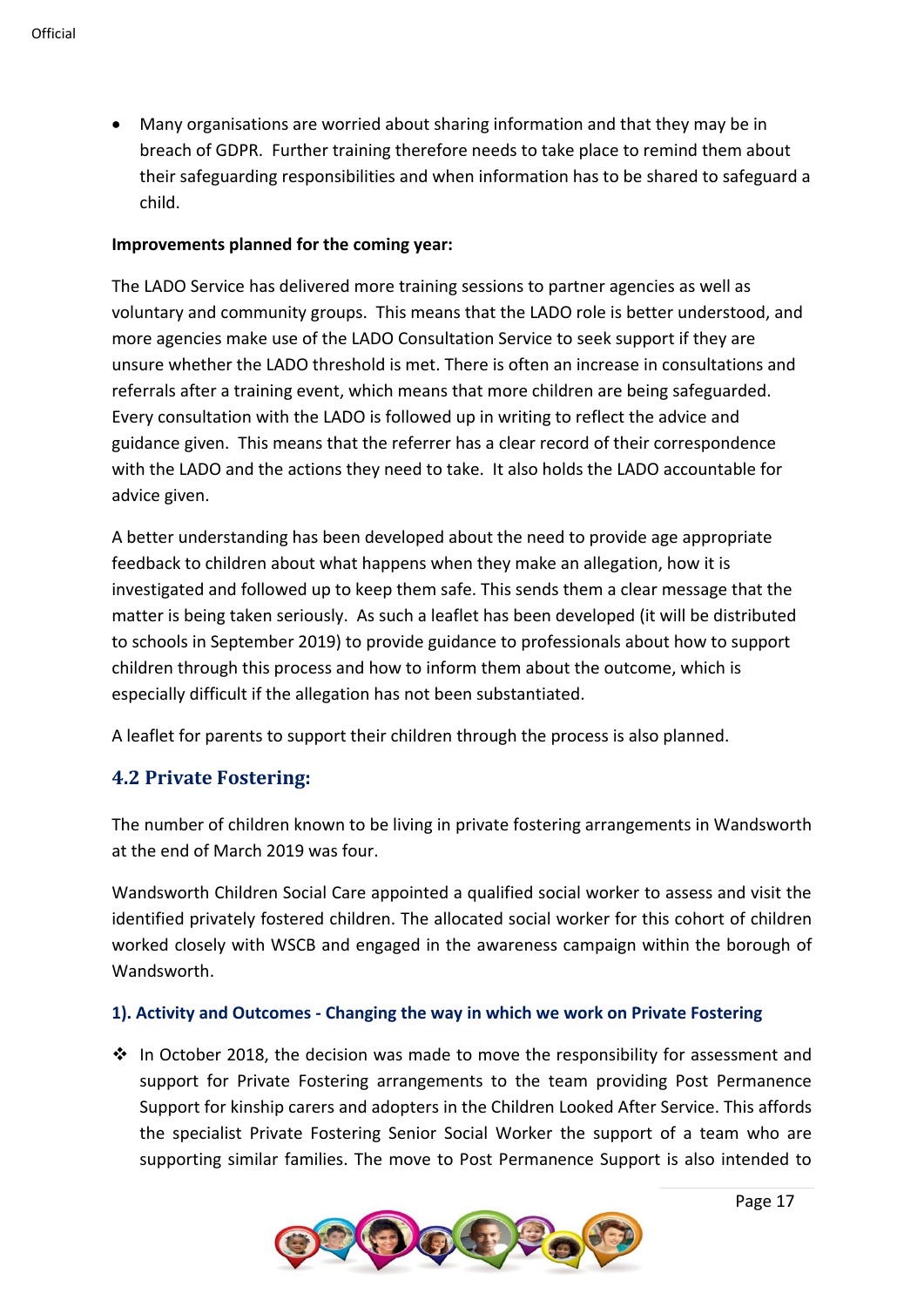enable us to increase the profile of Private Fostering and better support agencies raising of awareness about these arrangements in Wandsworth.

### **2). Challenges and future priorities**

We are working to improve practice in respect of Private Fostering in the following ways:

- ❖ Increased awareness of Private Fostering across Wandsworth in all agencies working with children and young people, and also within the general population, including within Social Work teams, and also within targeted organisations (like language or international schools) that use private fostering.
- ❖ Inclusion of relevant screening on school admissions forms and health registration to identify arrangements that may be Private Fostering.
- ❖ Increased notifications of situations that may be a Private Fostering arrangement.
- ❖ Increased identifying of actual Private Fostering arrangements.
- ❖ Consistent and improved quality of assessment, monitoring and support for Private Fostering arrangements in the borough.
- ❖ Participation by children and young people in developing our materials for them.
- ❖ Availability of better information and written materials for children, parents, carers and professionals.

## **4.3 Child Sexual Exploitation (CSE), Children Missing from Home, Care and Education:**

Children who go missing from home, care and those missing from education continue to be a key priority area for the WSCB. We also recognise the increased vulnerability that children face when they go missing to issues such as child sexual exploitation, involvement in gangs and possible risk to radicalisation. As this is recognised across the board, mapping takes place at the Sexual Exploitation Multi-Agency Panel (SEMAP) where consideration is given to whether the young person has been reported missing in the past, whether they are known to go missing frequently, etc.

### **Action to address these points has resulted in:**

• A reduction in the number of all children going missing from 45 in May 2018 to 35 in February 2019

• An Increase in return home interviews accepted by Children Looked After from an average of 49% in May-Jul 2018 to 93% in December-February 2019;

• An Increase in return home interviews accepted by all children, excluding CLA, from an average of 80% in May-Jul 2018 to 87% in December-February 2019;

• Reduced risk for young people tracked through the Vulnerable Adolescent Multi Agency Panel. Of the 11 tracked, five have reduced from red to amber or green, five have remained

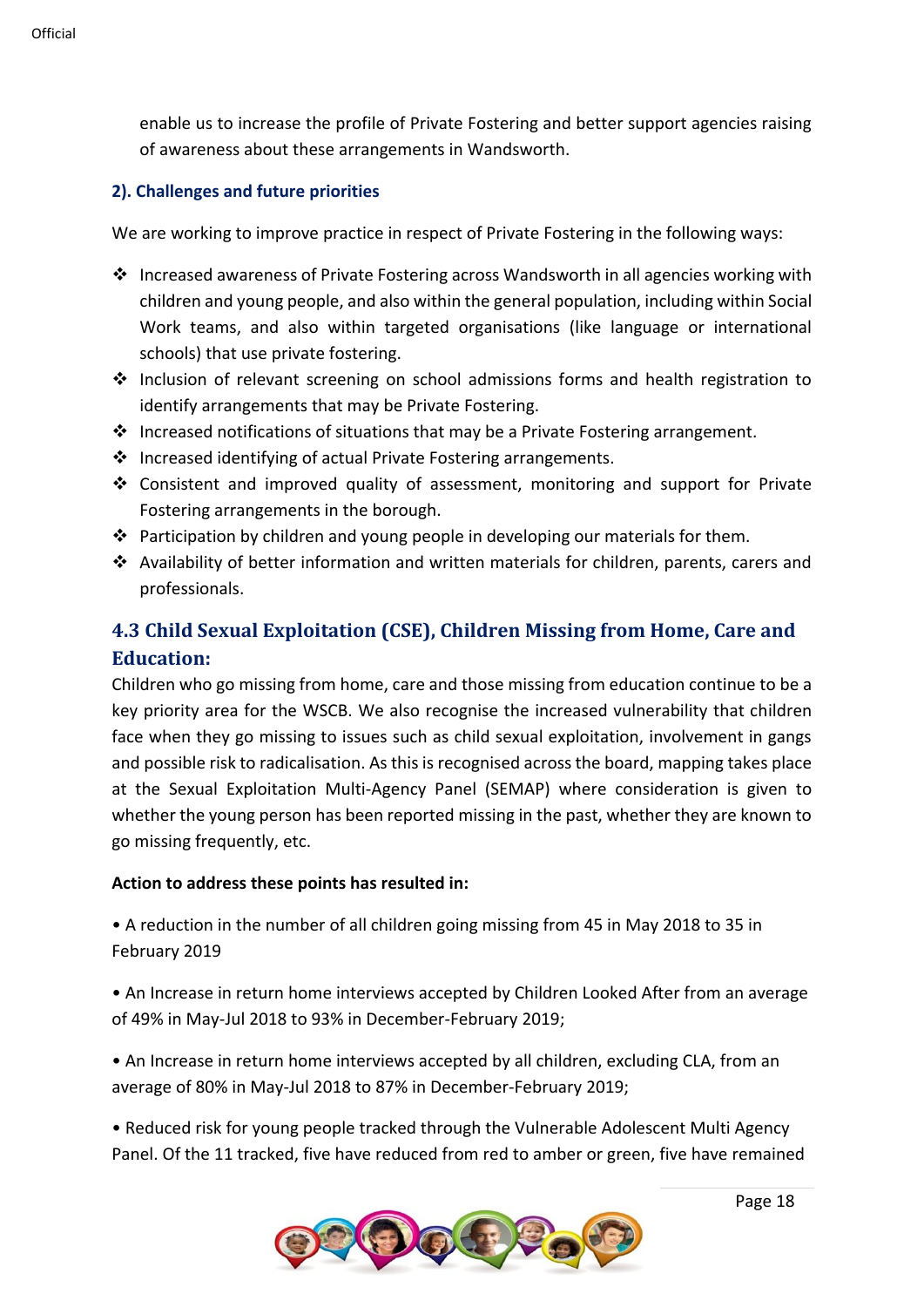the same RAG rating and one has increased from amber to red. Fourteen CSE cases have been "cease to review" at the panel due to risk being reduced sufficiently that they no longer require tracking.

• Increase in cases brought to the Vulnerable Adolescent Multi Agency Panel due to concerns about broader exploitation, missing, county lines, gangs and criminal exploitation, with 25 additional cases brought to the Panel since November 2018.

## **To achieve these outcomes, there has been the following activity in the last twelve months:**

• Actively looked at best practice in other areas, with learning visits to Tower Hamlets, Calderdale, Greenwich, Croydon and Merton. The learning from these areas and national best practice has shaped the Local Authority's new approach below.

• Created a dedicated, specialist vulnerable adolescents' team, bringing together professionals from the CSE and Missing Team, the Ending Gangs and Youth Violence team as well as other key professionals from the multi-agency partnership, including two additional adolescent outreach workers coming in to the new team from within Children Services, three police officers, health safeguarding, adults safeguarding, clinical psychology and voluntary sector. This team will be fully operational in May 2019 when recruitment is complete and will be based in a new co-located hub in Lavender Hill, which is accessible to young people. The team will offer a range of services to young people, families and the community as well as gathering intelligence and using it to plan proactive preventative workstreams with partners.

• Invested in increasing capacity for vulnerable adolescents through a new service manager post, an assistant team manager and a dedicated analyst. These posts are currently being recruited to.

• Developed a Wandsworth Partnership Vulnerable Adolescents Strategy and action plan.

• Decommissioned Wandsworth's contracted missing service and brought the service inhouse as part of an integrated team. These workers now 'hold' cases so that all missing children have a dedicated missing worker who they will continue to see if they go missing again and can build a trusted relationship with. Missing workers can then identify if further support is required regarding risk of, or experience of exploitation and provide fast-tracked referral routes into the team for ongoing support. This has resulted in return home interview acceptance rates increasing.

• Invited external review of our CSE work by the National Working Group CSE Response Unit and implemented the recommendations from this review by creating a new Vulnerable Adolescents' Multi-Agency Operational Panel in October 2018. Feedback shows that

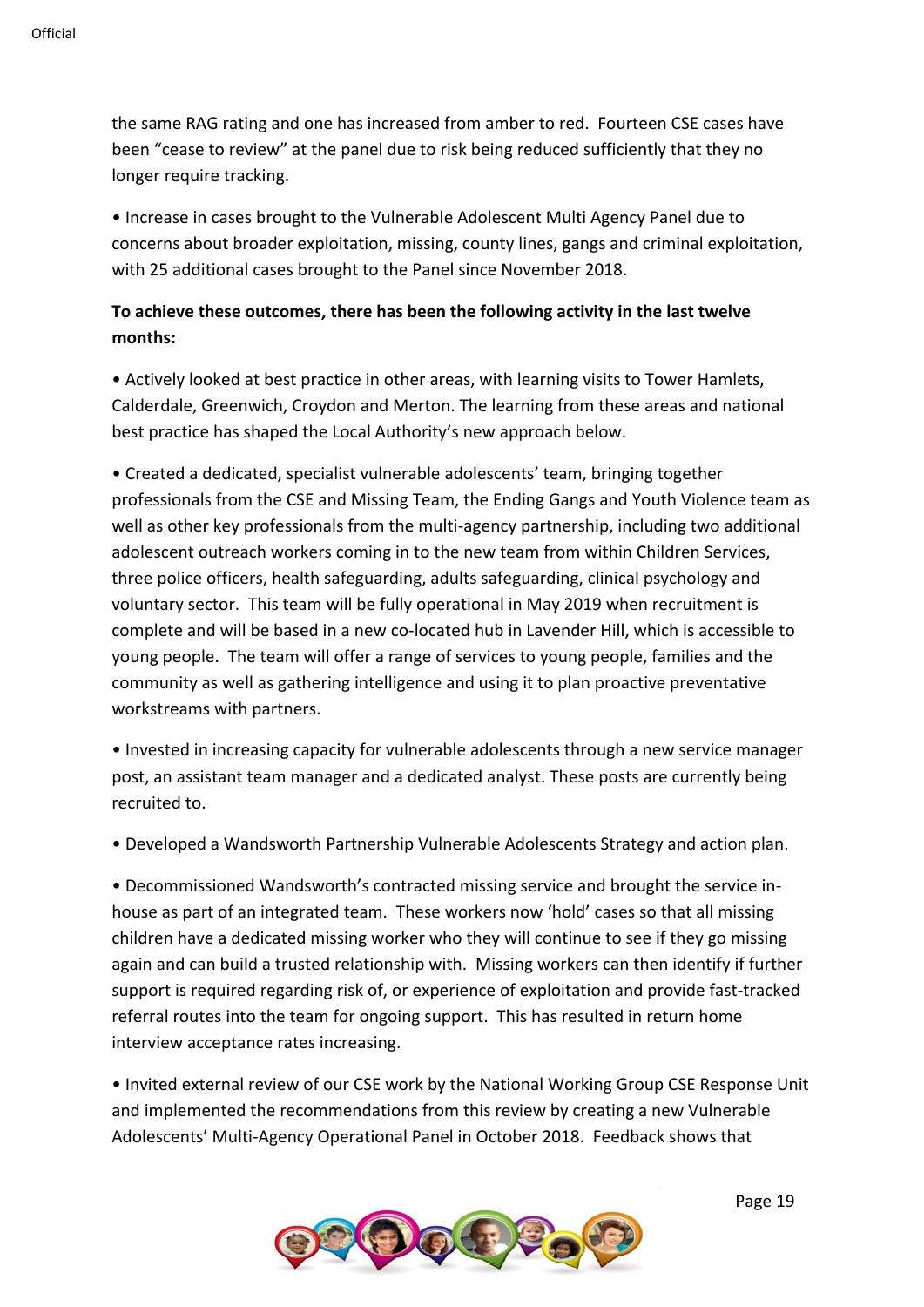professionals across the partnership are considering additional vulnerability factors and extra familial risk as shown by 25 new referrals into the panel for high risk (non CSE) cases.

• Expanded the remit of the Strategic CSE Steering Board to include broader exploitation. This steering board will lead the implementation of the Vulnerable Adolescents Strategy and Action Plan and monitor the impact of the newly created and launched collocated hub.

• Introduced risk assessment meetings for all new referrals to the Vulnerable Adolescents Operational Panel and a single CSE risk assessment tool in Mosaic. Risk assessments are led by the current CSE/Missing team with associated meetings attended by the police, social workers, parents, the Edge of Care team, Intensive Intervention Team, YOT and occasionally the young person. This approach has greatly assisted in bringing together a multi-agency team to ensure all involved professionals are able to understand and contextualise the risk that a young person faces, and the actions required to mitigate those risks.

• Increased awareness of exploitation through targeted training for individual teams and partners, including school nurses, sexual health clinic staff and Accident and Emergency staff. The Local Authority also organised a multi-agency safeguarding conference on Exploitation in November 2018 and a cross borough learning event in November2018 on transitional safeguarding for vulnerable young people into adulthood. This event was across the four London boroughs which are now covered by the South West Borough Command Policing Unit, with senior members of this police team also in attendance, with presentations on the national picture from the NWG, and a learning from experience presentation from Rochdale. This event has strengthened working relationships between children's and adult's departments in Wandsworth and has supported work on improving transitions arrangements for vulnerable/exploited children into adult's services. We will build on this work in 2019/20 once the new hub is fully established and operational.

• Increased awareness of contextual safeguarding across the Council through a presentation from Jenny Lloyd on Contextual Safeguarding to all Directors and Assistant Directors last December.

• Invested in training for the CSE and Missing workers in Dyadic Development Psychotherapy (DDP), a model which focus on children's experiences of trauma and how their behaviour can be best understood in the context of such trauma. The team have also all been trained, to Level 1, to use the skills of PACE to interpret the complex behaviour of young people involved in exploitation in a non-judgemental way. Initial feedback from a few young people who regularly go missing and are involved in county lines is that the nonjudgemental, curious approach of the missing worker is different to anything they have experienced before and has yielded more honest, beneficial conversations that have been used to create more informed safety plans. The team will continue to develop their skills set with supervision from an external DDP consultant.

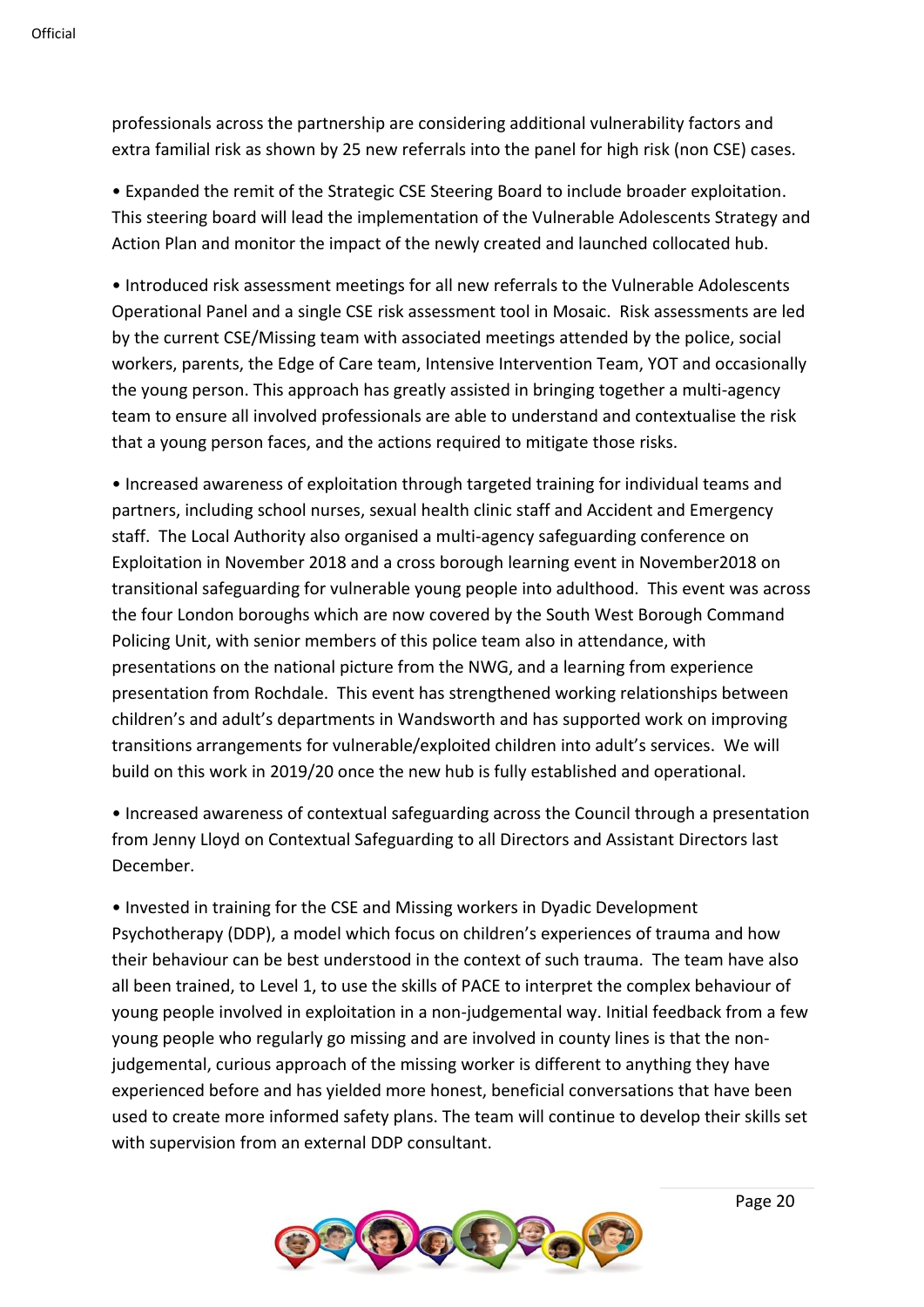### **Priorities for 2019 - 2020 include:**

• Launching, establishing and embedding the work of the new collocated team, including broad communication of new referral pathways and processes so that there is clarity about what support is in place for vulnerable adolescents across the multi-agency partnership.

• Embedding the Vulnerable Adolescents Strategy across the multi-agency partnership with commitment from all partners – to clearly defined actions, workstreams, timescales and impact measures.

• Roll out of updated multi agency vulnerable adolescents training offer – building on previously delivered CSE/Missing training to include other forms of exploitation, youth violence, gangs and county lines.

#### **Child Protection information**

The WSCB receives a regular quarterly update on child protection data and activity. It primarily focusses upon children subject to child protection plans (CPP) but places it within the wider context of child protection work.

Child Protection Plan numbers have continued to reduce through the year. Threshold consultations by Child Protection Coordinators (CPC) are required prior to an Initial Child Protection Conference (ICPC) being arranged. The decision to hold an ICPC rests with the Operational Manager. CPP numbers are monitored and fed back to the Director of Children Services and Assistant Director every week for their scrutiny.

Children Social Care are aware of the developing trend in relation to the increase in emotional abuse and decrease in neglect plans. This may be linked to the increased understanding of the impact of children from domestic abuse situations, however from serious case reviews we are also keen to increase our understanding of the physical risk to babies and children within domestic abuse settings. This will be supported by a dip sampling of specific cases to identify learning.

The numbers of child protection plans ending at 3 months showed a slight but steady increase over the second half of the year. Any child protection plan ending at 3 months continues to be reviewed within supervision of the CPC to review the decision-making threshold and rationale. An audit of child protection plans ending at 3 months was completed in Dec 2018 as part of regular analysis.

The numbers of children subject to child protection plans for more than 12 months are tracked and reviewed at a Quality Assurance Panel. After a significant rise in child protection plan numbers 12-18 months ago those children are now coming to the point of stepping down. This is one of the reasons for the number of child protection plans reducing.

Most children currently subject to a child protection plan are white. However Black or Black/British children are over represented. In Wandsworth the 2011 Census found that 44%

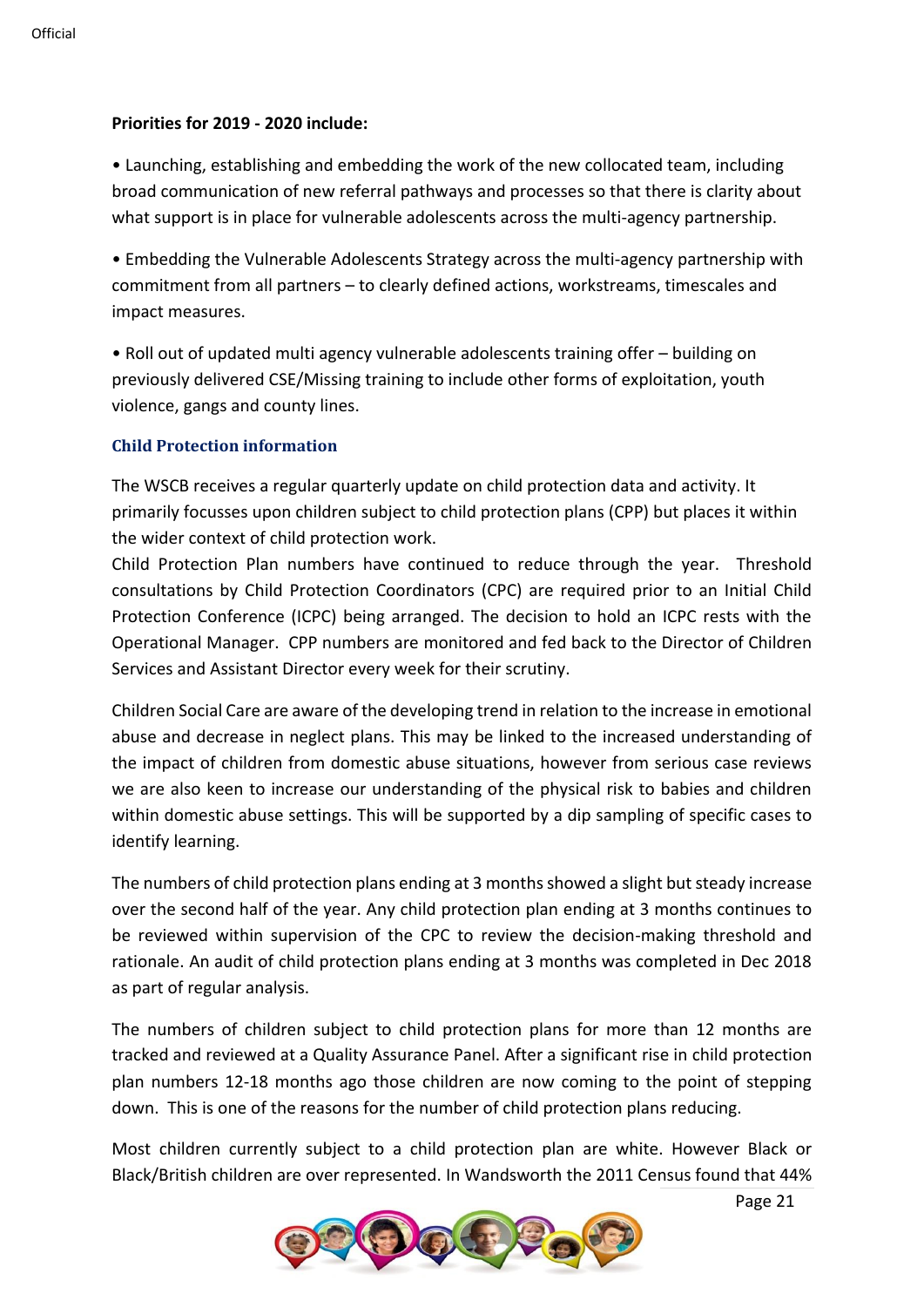of the 0-19 population was BME. Similarly, BME children are disproportionately over represented within the children looked after population**.** 

The majority of children subject to Child Protection Plan are school age reflecting the safeguarding work undertaken by schools and the level of contact they have with children.

At 31<sup>st</sup> March 2019 307 children were looked after (CLA) by the Local Authority, this compared with 306 children who were looked after (CLA) by the local authority in March 2018. The number of CLA children continued to increase until October 2018, before then starting to reduce again.

Children's views are reported in CLA visits and reported by CLA s in their reviews. CLICK has trained young people to chair their reviews, encouraged participation and attended some reviews as a supporter. Surveys conducted by CLICK on Reviews, contact, semi independence units have impacted on the way services are delivered.

## **5. Multi-Agency Audits & Reviews**

## **Section 11 Self-Assessment Audit**

Section 11 (4) of the Children Act 2004<sup>1</sup> requires each person or body to which the duties apply to have regard to any guidance given to them by the Secretary of State and places a statutory requirement on organisations and individuals to ensure they have arrangements in place to safeguard and promote the welfare of children. One of the key functions of a Local Safeguarding Children Board is to monitor and evaluate the effectiveness of what is done by the authority and their Board partners individually and collectively to safeguard and promote the welfare of children and advise them on ways to improve. The WSCB discharges this function by carrying out a Section 11 assessment on an annual basis. This provides information from all the relevant partners and the Local Authority which is analysed and enables WSCB to evaluate the effectiveness of the partnership workforce's safeguarding knowledge and practice.

The WSCB process involves a practitioner's survey and a strategic survey. The practitioner's survey has now been used for some years and provides a high level of data from frontline staff across all agencies. Therefore, the process has become a familiar one to most agencies and is seen by most of the safeguarding leads as an opportunity for agencies to self audit and identify issues that require action as well as it providing the data required by the WSCB. The process is steered by a Multi-Agency Working Group which works well together.

<sup>1</sup> <http://www.legislation.gov.uk/ukpga/2004/31/section/11>

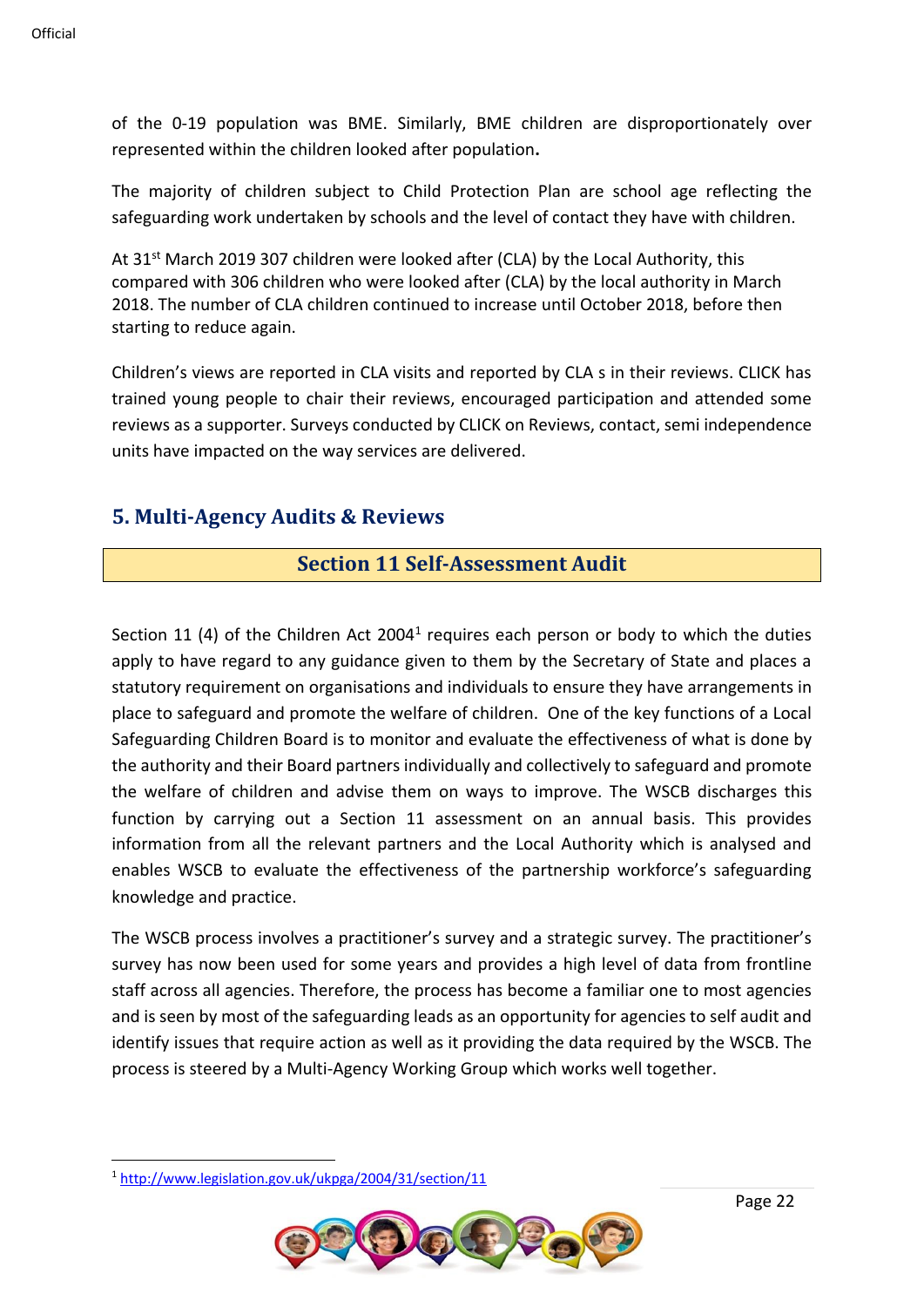The survey is circulated to safeguarding leads across the WSCB and each is expected to ensure as many staff as possible complete the survey. Larger organisations are expected to ensure a minimum of 10% of the workforce complete the survey. The results of the survey are analysed, and summary of the response data is provided which enables the organisation to put together an Action Plan to address any gaps or weaknesses identified as a result of reviewing the summary.

Each designated lead is also required to complete the strategic survey and assess practice in their agency against the eight Section 11 requirements. Comments are invited against each requirement and the agency should be prepared to provide evidence to support their selfassessment if required.

All statutory partners and a selection of other partners are then invited to meet a panel of WSCB representatives for an interview/ discussion. Feedback from these sessions is recorded and key points are included in the Section 11 Report to WSCB.

## **Practitioners' Individual Survey:**

An online process was used in the last three years in response to requests from some partners to ease the burden of managing a high number of paper forms. To encourage greater participation by individual agencies, 13 agency specific questionnaires were created that has the first 6 questions in common. The result was positive, as we collected 7,549 responses, a large increase from the previous years and the highest record achieved locally and has put Wandsworth SCB in the lead nationally. The number of practitioners participated increased by 327 practitioners comparing to last year 2018 (7222) and by 2,738 comparing as the number achieved in 2017 was (4,811).

The online system is a specialist survey software that is suitable for Section 11 Audits. The process was made easier in 2019 as agency specific surveys were created and the number of questions were aligned and reduced to focus on the main issues to ensure the survey remained relevant to all the practitioners involved. Once practitioners had completed the survey, the WSCB Manager sent reports (created by the specialist software) out to each agency enabling them to review the responses from their staff teams and feedback the findings to services or individual practitioners as appropriate.

The majority of agencies welcomed the new online system, and also welcomed the reduction in the size of the survey reducing the questions from 40 in total in 2017 to 26 and 16 questions in one survey in 2019. All surveys created this year were user friendly and quick to complete for individuals. In 2019, we have kept the number of questions low to pick up the key issues, e.g. ensuring practitioners know how to respond to concerns about a child; that all practitioners know who to report concerns to in their organisation etc. This will continue to be a priority for 2020.